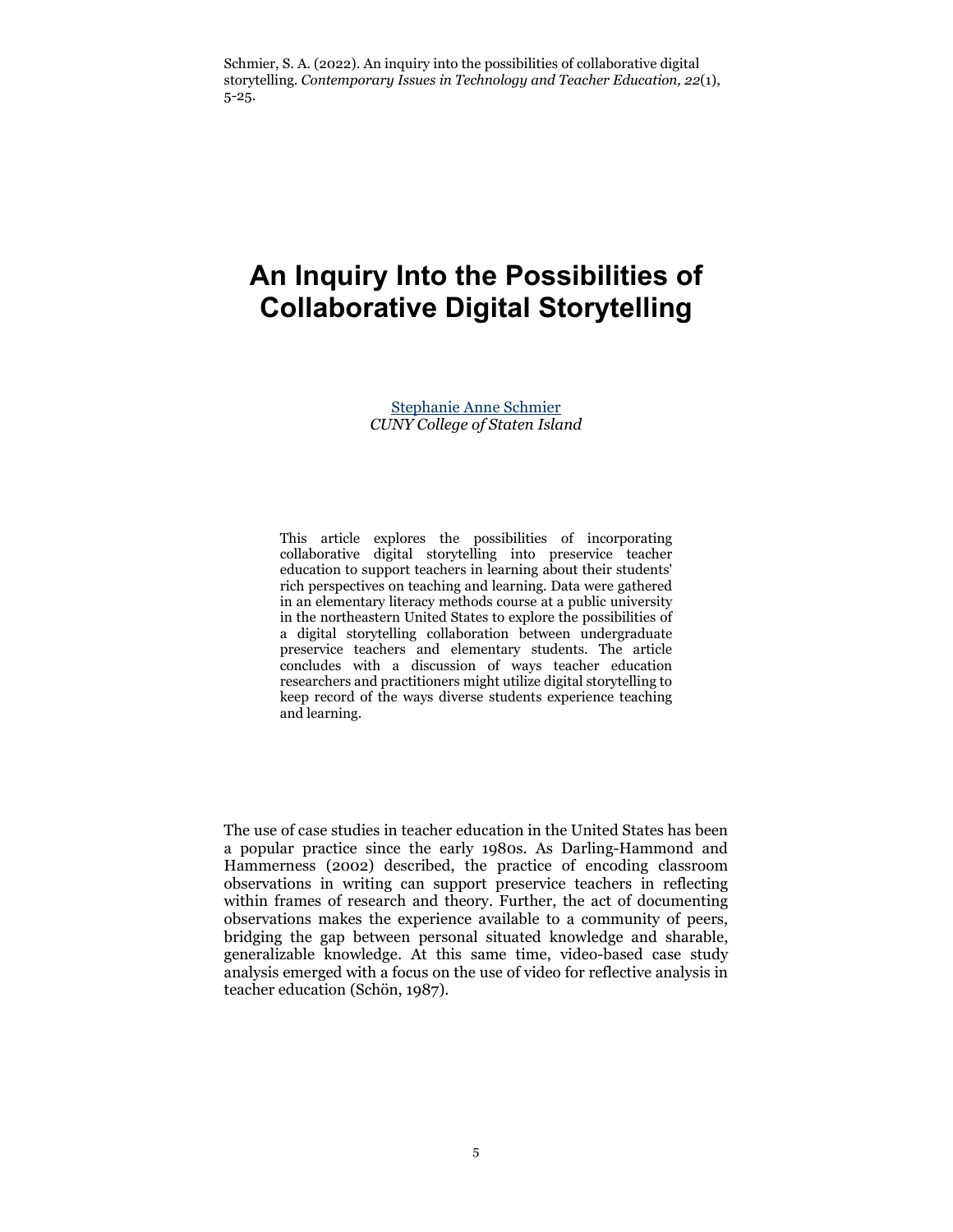More recently, collaborative narrative inquiry has emerged as a practice to further support teachers in their efforts to document, reflect, and share their classroom experiences. Lachuk et al. (2019) described the importance of collaborative narrative inquiry in preparing teachers who build trusting relationships with their students and families, by consistently interrogating the relationship between their values and their teaching practices to make courageous instructional decisions that emphasize morality and justice. They further articulated the important role that collaborative narrative inquiry played in their own efforts to prepare preservice teachers to practice instructional integrity in the classroom.

Learning about students' lives to build trusting relationships with families that support relevant pedagogy is not new. Moll et al. (1992) engaged in extensive qualitative research with working-class Mexican students, families, and their teachers living on the United States border to learn about the cultural and community assets that students brought with them to school. Their theory of funds of knowledge reframed perceptions of students from underresourced communities as at a disadvantage because they are economically poor to engaged students who enjoy a wealth of high-quality experiences at home.

Similarly, Ladson-Billings (1995) inquired into the successes of African American students at a time when many viewed these same students through an at-risk lens. Her theory of culturally relevant pedagogy grew from research with classroom teachers who experienced pedagogical success with their African American students. She has since called for a shift from culturally relevant pedagogy to culturally sustaining pedagogy (Ladson-Billings, 2004), with the recognition that culture is ever changing. Both funds of knowledge and culturally sustaining pedagogy stem from research with educators who were deeply embedded in the communities in which their students lived. Learning about students' lives outside of the classroom is no easy task for preservice teachers who are often new to the school communities in which they will be teaching, especially with young children whose language skills are emerging.

As a teacher educator working to prepare preservice teachers with the types of knowledge and dispositions articulated by the research just described, I embraced collaborative narrative inquiry as a response to traditional case studies (Darling-Hammond & Hammerness, 2002). When written by my preservice teachers, traditional case studies most often took on the discourse that Fine (1994) described as writing *about* students as *other,* thus securing privilege. In response, I invited preservice teachers to engage in collaborative narrative inquiry through the process of digital storytelling (Hull & Katz, 2006; Lambert, 2010), which allows for the inclusion of student voice in the inquiry process, as well as different forms of representation through the affordance of digital media.

This article describes my exploration into the possibilities of incorporating collaborative digital storytelling into preservice teacher education in an effort to support preservice teachers in learning about their students' rich insights and perspectives on teaching and learning, as well as to inquire into ways in which their teaching practice can support the literacy learning of diverse youth who are engaged in multimodal literacies that move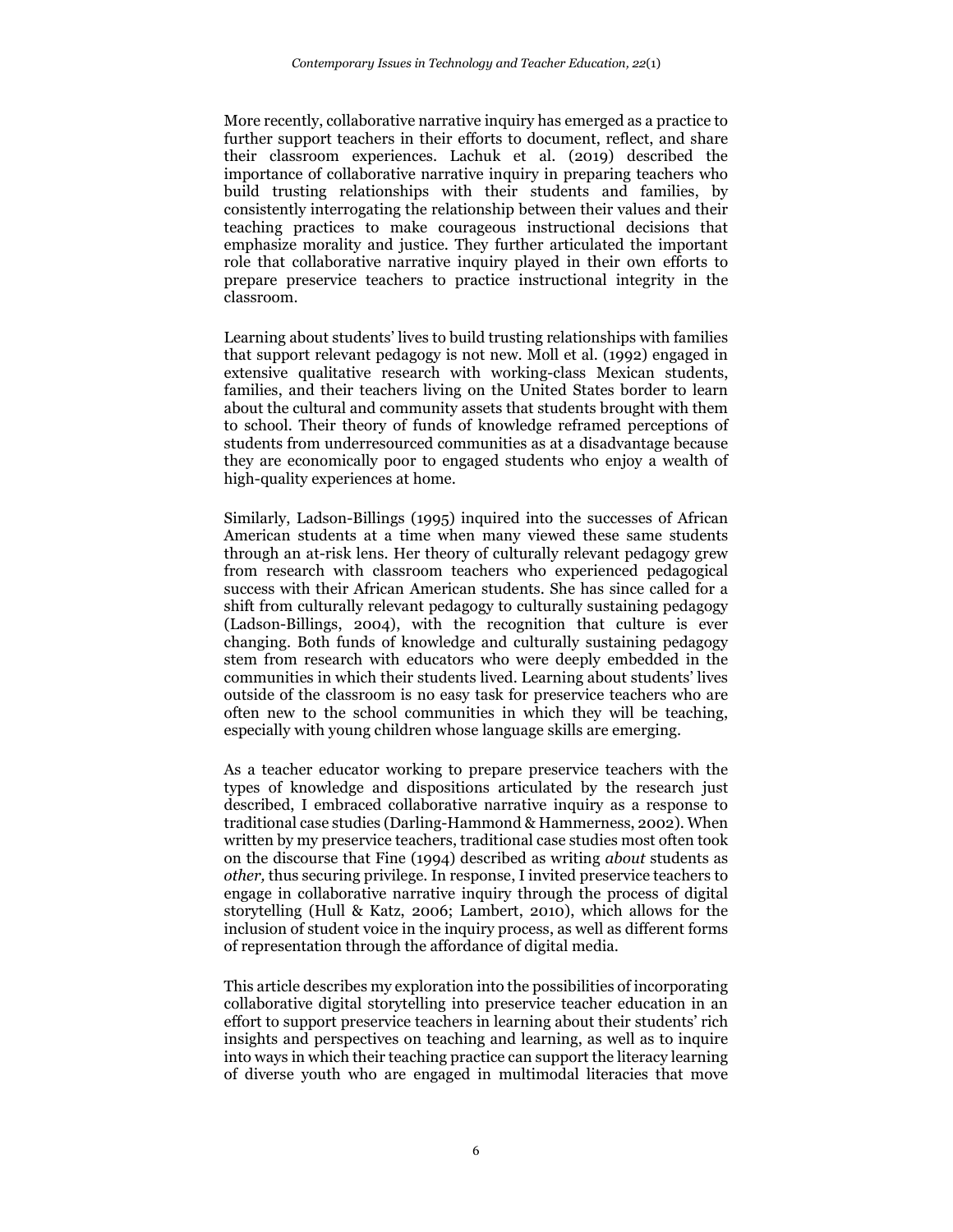across spaces of home, community, and school. Specifically, I draw on data gathered in an elementary literacy methods course taught at a public university in the northeastern United States to explore the possibilities of a digital storytelling collaboration between undergraduate preservice teachers and elementary students in a public school setting.

In what follows, I describe what emerged though data analysis grounded in a conceptual framework based within research on collaborative inquiry and multimodality to discover the learning that materialized and the nature of the relationships that were fostered through the process of collaborative digital storytelling. I conclude with a discussion of how literacy researchers and practitioners might build on similar projects to keep record of the ways that diverse students are experiencing teaching and learning in the literacy classroom.

# **Digital Storytelling in Preservice Teacher Education**

Research on technology integration for preservice teachers has focused on the beliefs and technological expertise of the current generation of preservice teachers, many of whom have grown up with interactive digital technologies to prepare them to integrate technology into their classroom (Lei, 2009). However, as Lewis (2007) argued, technology integration demands, not only that teachers become proficient in the use of interactive technologies for teaching and learning, but that they acquire new orientations to time, space, performance, and design in schools: "Popular technologies are to be used and shared out-of-school. To do so in school challenges the materiality of what it means to be a teacher, in their minds" (p. 235). The project described in this article worked to create a new way of thinking about incorporating digital technologies into elementary schools to allow preservice teachers to rethink their identities as teachers in diverse public school classrooms.

Hull and Katz (2006) discovered how digital stories crafted in a supportive environment provided powerful opportunities for forming and giving voice to agentive selves. Further, they articulated how digital stories give rise to conceptions of self that shed light on how and why we humans learn as we develop a sense of who we want to be. The telling of self-narratives created for an audience allows authors to make meaning of their experiences, which can change their thoughts and feeling in the process.

These stories, regardless of the imagined audience when designed, have the potential to change the thoughts and feelings of those who view them as well (Lambert, 2010). In this research, allowing preservice teachers to craft digital stories collaboratively with students from social and cultural backgrounds that might be different from their own had the potential to reframe their views of students away from a deficit lens (e.g., Lareau, 2003; Rogers, 2003).

Consistent with these findings that designing digital stories in out-ofschool settings provides space for agentive possibilities for identity construction (Hull & Katz, 2006; Lambert, 2010), embedding digital storytelling into preservice education courses has been shown to foster environments that allow preservice teachers to see themselves as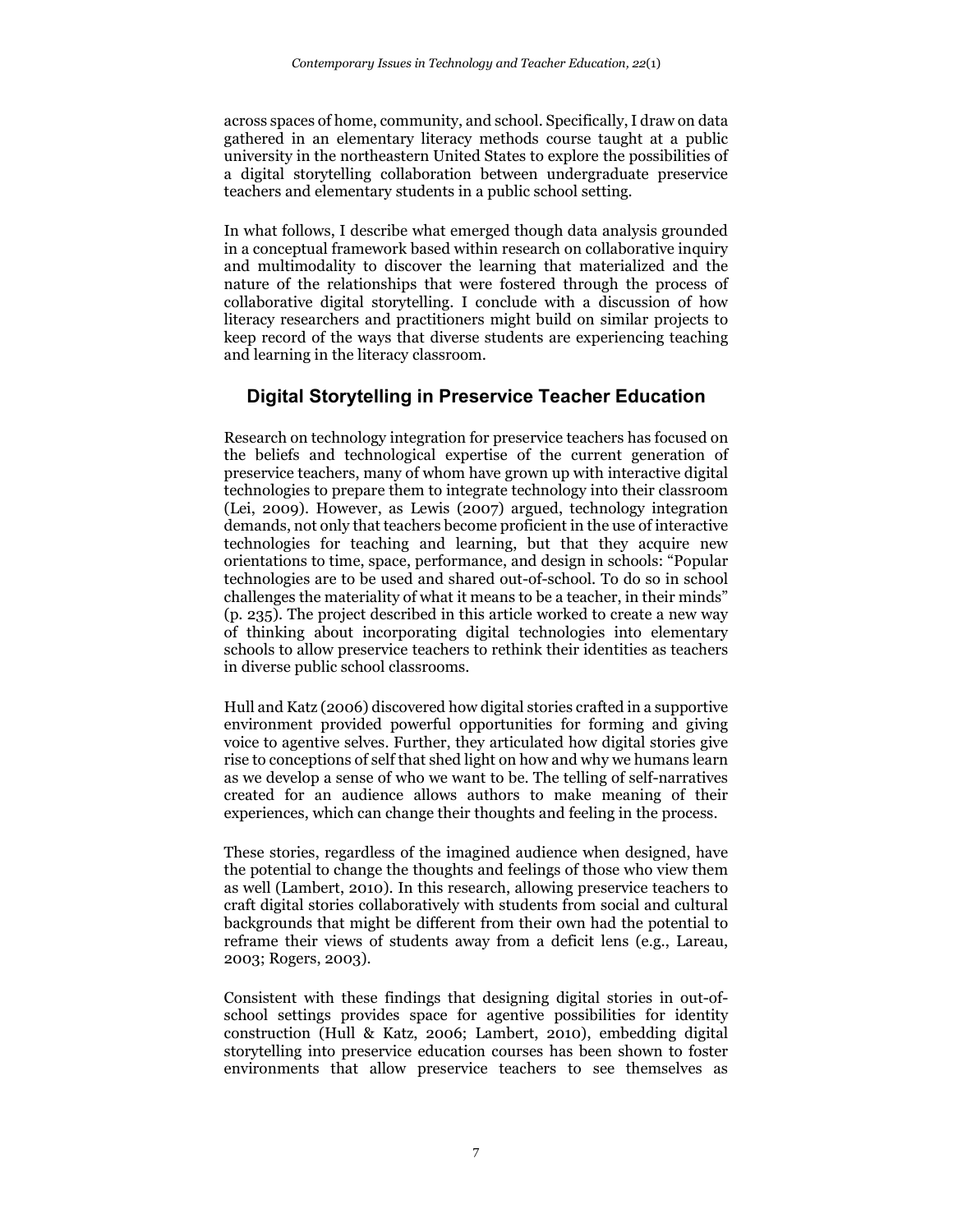stakeholders in their own learning (Lohnes Watulak, 2018). Further, Shelton et al. (2017) argued, "When embedded in relevant course content, creating a digital story can be a way for teachers to experience constructing deeper knowledge through inquiry" (p. 59).

Drawing on the work of Delgado (1995), Vasudevan (2006) described how storytelling in qualitative research can offer insights into multiple ways of knowing, which disrupt grand narratives of students from nondominant backgrounds, such as "at risk" and "underperforming." She further argued, "Not only do we need different stories, but we also need to seek out and construct stories in different ways" (p. 208).

The research described here drew on these successes of incorporating digital storytelling into preservice teacher education to inquire into the possibilities of preservice teachers and students working together to design collaborative digital stories. In this way, I worked to realize the call to provide opportunities for different types of stories to be told in public school settings.

# **Collaborative Digital Storytelling as Inquiry**

Much research supports collaborative inquiry in preservice teacher education amongst teacher education faculty (Johnson Lachuk et al., 2019) and as part of collaborative school-university partnerships (Harlow, 2014). Johnson Lachuk et al. described the critical nature of collaborative narrative inquiry for preservice teachers to interrogate their beliefs and practices through intentional conversations as they prepare to work in culturally diverse classrooms. The collaborative digital stories in this research were designed as opportunities for preservice teachers and their students to engage in intentional conversations about their beliefs and experiences as they learned in the classroom together.

Galletta and Jones (2010) engaged in a research collaboration with undergraduate preservice teachers and secondary students through a university-public school partnership, where they sought to create a project in which preservice teachers' and students' funds of knowledge were equally valued. To do this they engaged the preservice and secondary students in a filmmaking project, exploring resources and experiences in their community. Their findings revealed both the power that collaborative digital filmmaking can have for youth to become agents of change through the inquiry process, as well as many of the challenges in navigating relationships between preservice teachers and secondary students living in poverty.

The project described in this article builds on the body of collaborative narrative inquiry research by creating a space for collaboration between preservice teachers and elementary students as they learned together in the literacy classroom. Here, the imperative of collaborative narrative inquiry and the call for different types of storytelling intersects with the possibilities of multimodal composing, wherein new digital technologies can be used to create not only new kinds of texts but also, as Vasudevan (2006) described, "new kinds of spaces for storytelling and storylistening" (p. 208).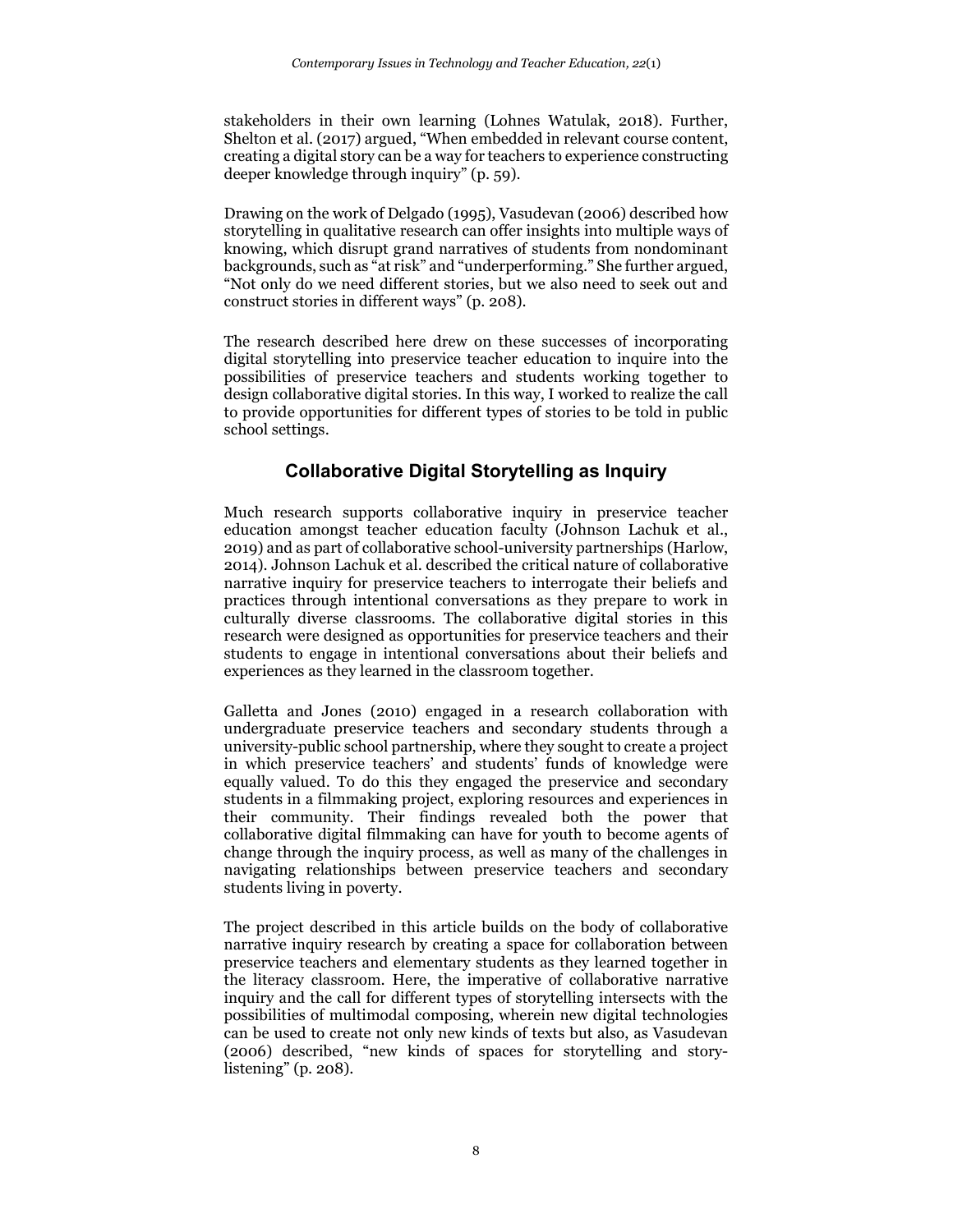Digital storytelling offers possibilities for alternate subject positions to emerge when the right of storytelling is reclaimed by the storied. In the research presented in this article, there are layers to what constituted whose story was being documented, as preservice teachers were positioned as both student and teacher, and elementary students were positioned as both student and collaborator and, in some instances, teachers themselves.

The affordances of digital media for storytelling allow for what Hull and Nelson (2005) described as the expressive power of multimodality. They described multimodal composing as not simply increasing the meaningmaking potential of a text by adding images, sounds, and written language but instead drew on the concept of braiding (Kress & van Leeuwen, 2006) to illuminate how a multimodal text can "create a different system of signification, one that transcends the collective contribution of its constituent parts" (p. 225).

Bringing a multimodal lens to this research can shed light on the meaning making of preservice teachers and their students in relation to the collaborative digital stories they constructed. A multimodal theoretical lens considers how combining different modes within a text allows for meaning to be made in different ways (Kress, 2003), while illuminating how meaning making is experienced across multiple modes as not separate but as combined. This field of study also recognizes the potential of modes other than written language to have powerful meaning-making possibilities, despite traditional understandings that written language has the greatest potential for meaning making.

Analyzing texts through a multimodal lens links social practices with representations (Pahl & Rowsell, 2006). Thus, I drew on Kress' (2003) multimodal theory in analyzing the digital texts that centered this research to illuminate how the teaching and learning experiences in which preservice teachers engaged as they constructed their collaborative digital stories were situated within a much wider communicational landscape.

Specifically, Kress' (2003) framework required the consideration, not only of how any text is shaped by its material form, but how that form is shaped by the discourses that circulate the spaces in which the text was produced. Such an analytic framework is essential for understanding how the discourses that surrounded teaching and learning in this study shaped and were shaped by the types of learning experiences that preservice teachers and their students engaged in throughout this study.

In what follows I describe the evolution of the preservice literacy methods course and the accompanying elementary collaborative reading program, where preservice teachers and their students engaged in collaborative digital storytelling as a way to make meaning of their shared learning.

# **Research Methodology**

This research project was grounded in my efforts to support preservice teachers enrolled in an undergraduate literacy methods course, as well as my efforts to support children at a local public elementary school where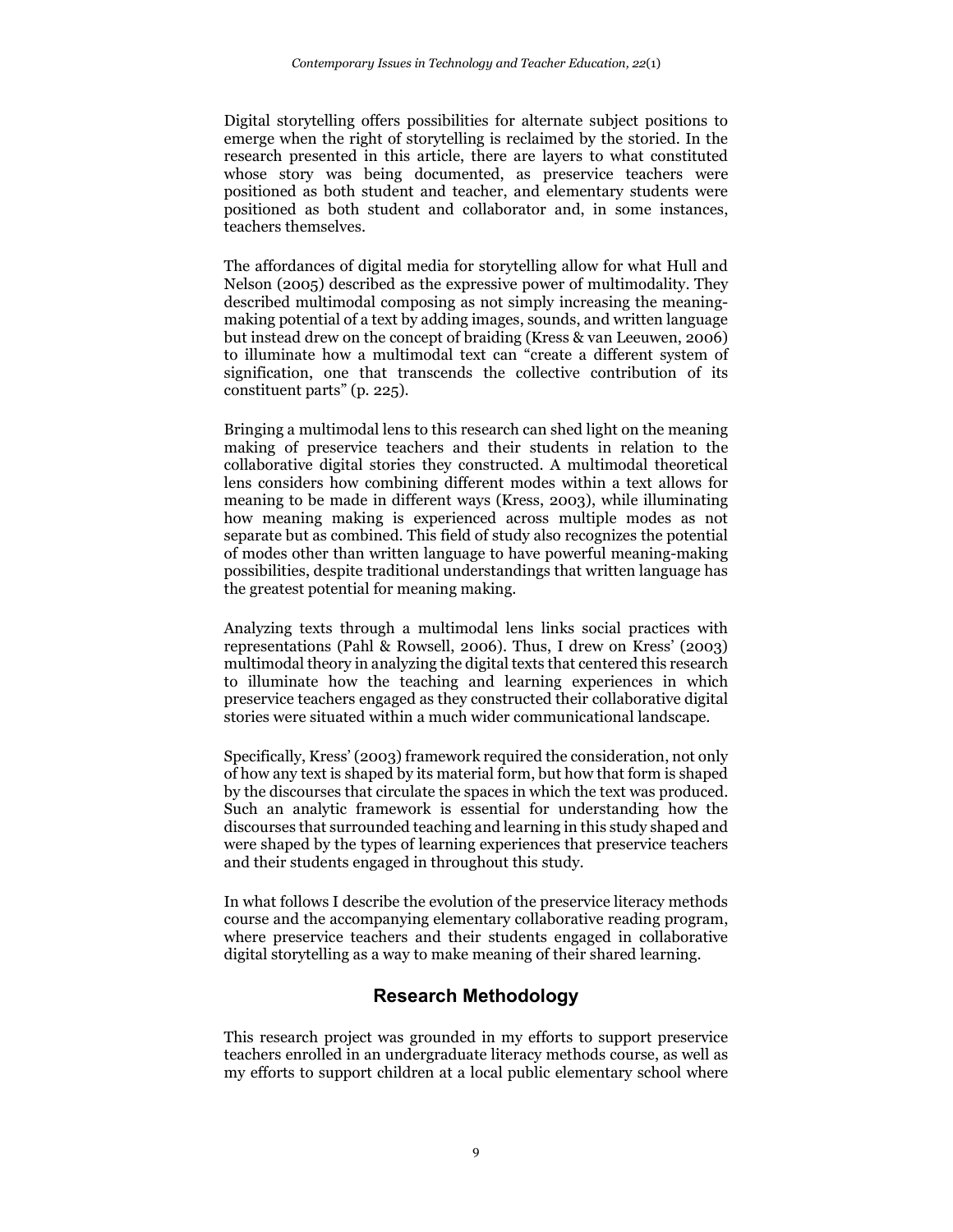the preservice teachers engaged in fieldwork. As such, I took up Cochran-Smith and Lytle's (2009) notion of *inquiry as stance,* which recognizes the capacity of practitioners widely conceived (e.g., school administrators, classroom teachers, teacher educators, and preservice teachers) to work collaboratively in an effort to reform education in democratizing ways*.*

Inquiry as stance recognizes practitioners as generators of knowledge who use data gathered at sites of professional practice to inform pedagogical practices that create improved educational opportunities for students. To work from and with an inquiry stance

involves a continual process of making current arrangements problematic; questioning the ways knowledge and practice are constructed, evaluated, and used, and; assuming that part of the work by practitioners individually and collectively is to participate in educational and social change. (Smith & Lytle, 2009, p. 120)

In designing this research I acknowledge the blurred lines between inquiry and practice, and as such, I worked to make visible the ways in which data collection and analysis were informed by tenets of practitioner research as well as the conceptual framework that guided this work.

## **Project Context**

Data for this research were gathered across two sites, in an undergraduate literacy methods course taught at a public university in the northeastern United States and at Sunrise Elementary School. (All names, including the school and those of participants and their students, are pseudonyms.) Sunrise is located in a neighborhood surrounded by public housing and, at the time of this research, enrolled 400 students, 49% of whom were African American, 42% of whom were Latino, and 32% of whom received special education services. To understand the context in which data were collected for this research, this section describes the evolution of the digital storytelling project.

As with many elementary literacy methods courses across the United States, the course in which participants for this research were enrolled has a fieldwork component where preservice teachers spend time in a school practicing what they learn through course readings and lectures. Five years ago, I partnered with administrators at Sunrise who were not only willing to allow the preservice teachers enrolled in my literacy course to work with their students but offered a resource room filled with thousands of books organized in leveled libraries for preservice teachers to use with their students.

Due to the high rate of Sunrise students in foster care and transitional housing, the school employed a counselor dedicated to supporting families who need additional resources. Recognizing an opportunity to move beyond thinking about the school as a site for field placement, I worked with the administration, teachers, and counselor to develop a program that allowed for Sunrise teachers to send students for 1 hour a week during the school day to the resource room to work one on one with a preservice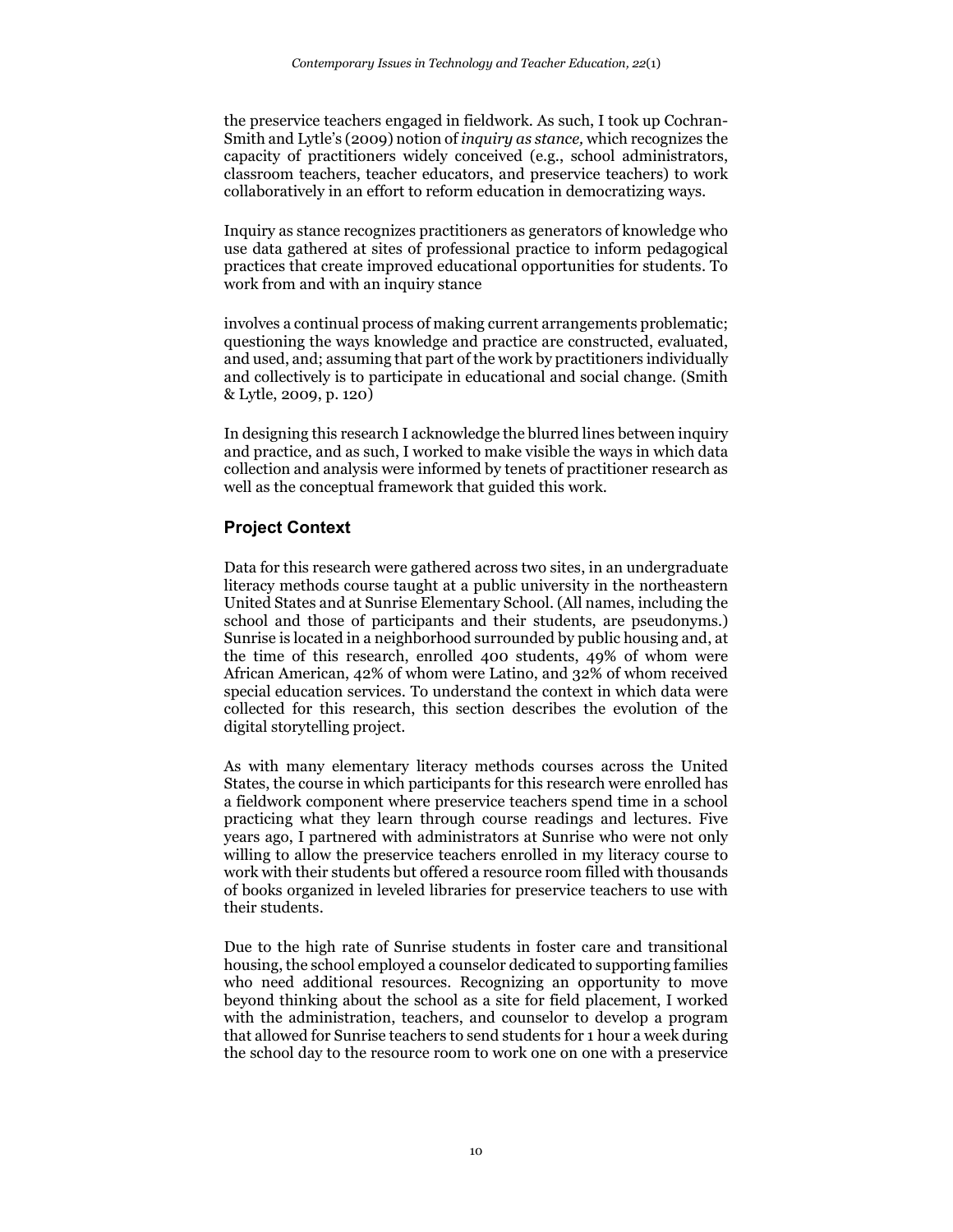teacher. Students at Sunrise are now familiar with the program, and many request to be chosen to participate, as it is known as a fun place to learn.

In the first 2 years of the program, preservice teachers documented their own and their students' learning in writing through a multistep case study project (Darling-Hammond & Hammerness, 2002). As I read through the projects at the end of each term, I noted that they did not seem to capture the dynamic nature of the work that I observed each week. As such, I began to encourage them to use multimedia (e.g., audio and video recording and photographs of student work). Drawing on the work of Lambert (2010), the written case study project evolved into a digital storytelling presentation. For the last three semesters we included the elementary students as cocreators of the collaborative digital stories, in a move toward acknowledging the shared space of learning for all of us (professor, preservice teachers, and elementary students) in our reading program.

The research presented in this article is drawn from the most recent cohort to participate in the collaborative reading program. Nineteen secondgrade Sunrise elementary students, who were demographically representative of the school, were randomly paired with a preservice teacher. Each week preservice teachers met with their student in the resource room to practice assessment and teaching strategies based within a balanced literacy model (Fountas & Pinnell, 2001) used throughout the school district. During this time, I as the instructor circulated the room to provide support to preservice teachers as they engaged in their fieldwork teaching.

## **The Collaborative Digital Storytelling Project**

The collaborative digital storytelling project described in this article began prior to the first day of fieldwork with a discussion of the following description of the project:

Throughout your fieldwork hours, you and your student will design a digital story that showcases what each of you learned throughout your fieldwork journey over the semester. The story should highlight what you each learned about learning to read and teaching reading including strengths you noticed and areas of growth you would like to pursue moving forward. You and your student are free to make design choices including structure, format, and digital media tools you use to design your story. There is not a requirement for stories to include photographs, video, or voice recordings of students as some students may not feel comfortable with being photographed or recorded. Your completed story can be no longer than 6 minutes. On the last days of our course, you will present your digital story with the classroom community and reflect on what you learned through the process of teaching your student and creating your digital story.

Grounded in the work of Moll et.al., (1992), preservice teachers engaged in activities prior to fieldwork to support them in learning about their students' cultural backgrounds and everyday experiences at home, in an attempt to make visible their power and privilege in these interactions. These activities were also designed to support preservice teachers in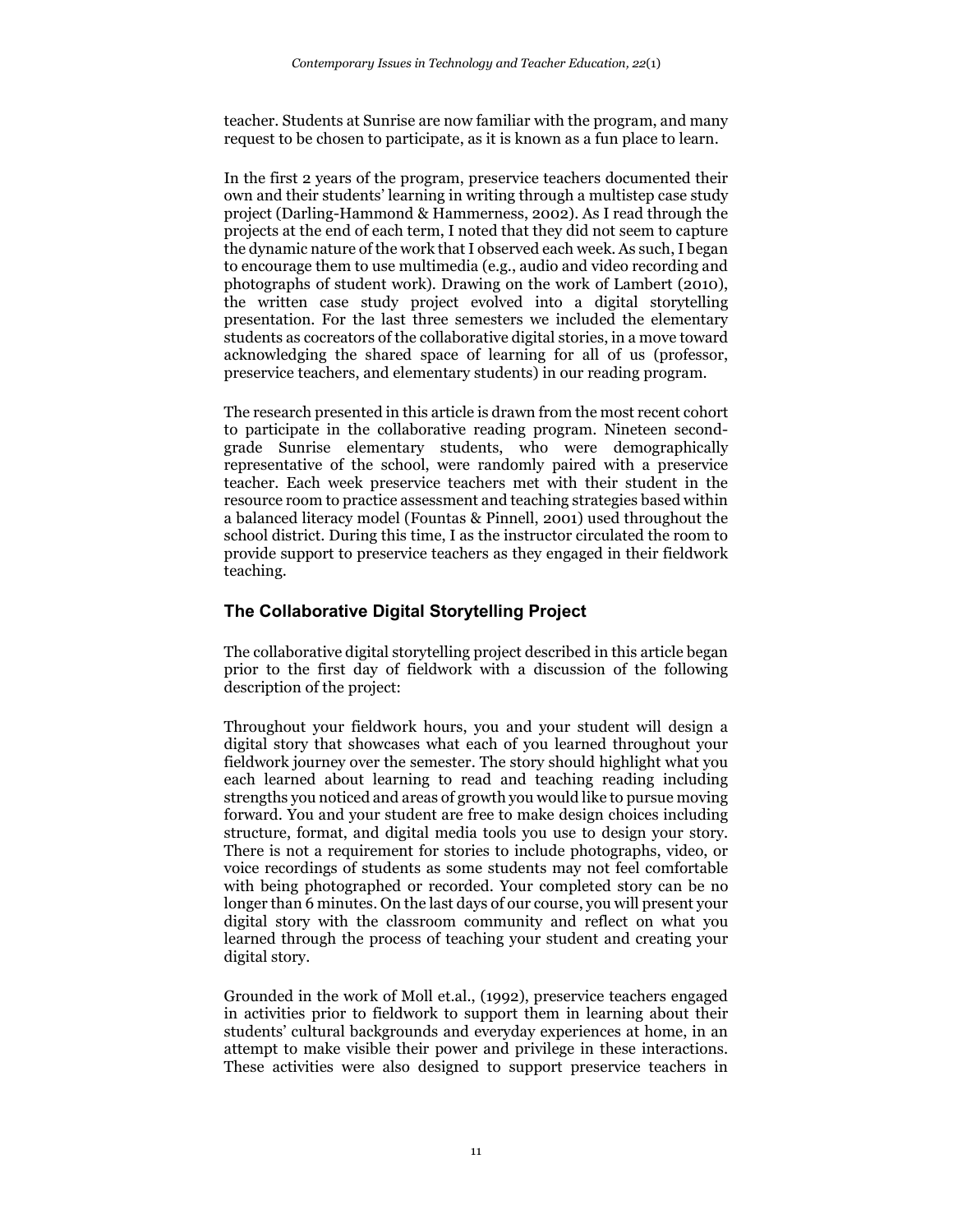planning to work with students in culturally relevant and sustaining ways (Ladson-Billings, 2004). Specifically preservice teachers were taught strategies for engaging in critical conversations with their students about learning (Jones, 2006). Further, preservice teachers read about, discussed, and engaged in activities around digital storytelling literature, from which they learned about digital storytelling as a form of digital media creation foregrounding meaning making, collaboration, and amplifying marginalized narratives (Lambert, 2010; Robin, 2016).

Preservice teachers were also provided time to practice using various technologies that could be used for their digital stories (e.g., iMovie and Powtoon) during course lectures and were given opportunities to share new technologies for digital storytelling with each other. On the first day of fieldwork, preservice teachers engaged their student in a conversation about the work they would be doing, which included sharing that together they would be documenting their experience in a digital story. They also solicited feedback from their student about how they might want to go about capturing their learning together.

# **Participants**

This study centered 19 preservice teachers from the most recent cohort of the collaborative reading program, 18 of whom identified as female and one who identified as male. As part of their coursework, preservice teachers engaged in an identity self-study. In an effort to provide a safe space to reflect upon their own cultural backgrounds, preservice teachers were provided an opportunity to share the outcomes of their self-study but were not required to do so. An analysis of preservice teachers who shared their self-study narratives showed the group to be culturally diverse and included participants who identified their own cultural backgrounds as Asian-American, European-American, Italian American, Muslim, and Latina.

## **Researcher Positionality**

My positionality in this inquiry was that of a practitioner-researcher. As I collected data on a program which I both designed and taught, I acknowledge that the data generated in this study represent what Cochran-Smith and Lytle (1999) described as "local knowledge of practice" that can both influence the local context in which this work took place and be useful in other local contexts globally. I further recognize that this work was shaped by my role as a university professor working with university students who were completing a course for a grade. Thus, the data collected and analyzed here must be understood within this context.

# **Data Collection and Analysis**

Data were collected over one 15-week term to address the research questions:

1. What narratives emerge when preservice teachers collaborate with elementary students to create digital stories about their learning?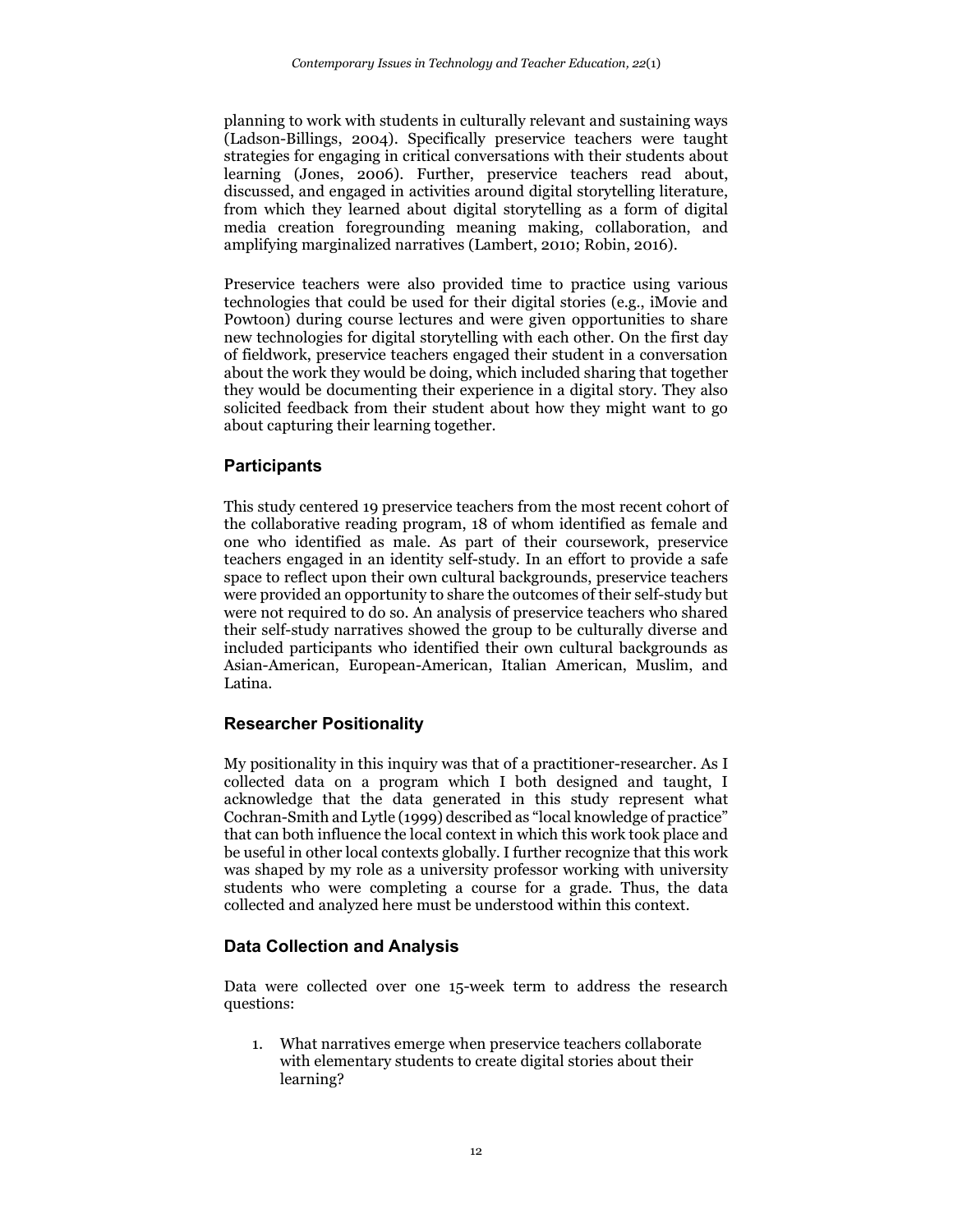- 2. In what ways does engaging in collaborative narrative inquiry through digital storytelling support preservice teachers in developing the skills to build trusting relationships with students?
- 3. In what ways do digital technologies shape the narratives that preservice teachers and their students produced in their digital stories?

Data included 19 finally produced collaborative digital stories collected from preservice teachers designed with their second-grade students. Additional data include my own reflective fieldnotes written after each reading program session, and lesson plans and teaching reflections written by each preservice teacher. Participants were invited to allow for their materials to be included as data for this study after grades for the course were posted, to minimize preservice teachers opting into the study as necessary for their success in the course.

To address the research questions, data analysis began with multimodal analysis of the collaborative digital stories. As discussed in the theoretical framework, Kress' (2003) multimodal theory leads to the consideration of three distinct aspects that make up any text, the *discourse,* the *genre,* and the *mode.* Thus, I examined each collaborative digital story for each of these three aspects to discover how meanings were conveyed across multiple modes. Specifically, I viewed each story multiple times guided by the following analytic questions derived from Kress' framework:

- 1. Discourse: What issues were being talked about and how were issues shaped within social institutions (e.g., P-12 schooling, schools of education, social media, and popular culture)? What issues are silent and absent?
- 2. Genre: Who is involved in the design of the text and what are the power relations among the designers?
- 3. Mode: How is the collaborative digital story shaped by its material form (i.e., the mode) and how do the modes work together to convey particular meanings?

Codes that emerged through this analysis were mapped onto additional data sources, including lesson plans and teaching reflections. Three text types, *Clinical Academic, Personal Narrative Journey,* and *Superhero Readers* emerged as categories, which are outlined in Table 1.

# **Findings**

This section includes a description of what emerged as I drew on theories of collaborative inquiry and multimodality to discover the learning that materialized and the nature of the relationships built through collaborative digital storytelling. Here I offer insights that can support teacher educators and classroom teachers in leveraging the promise of collaborative digital storytelling as a means for capturing learning in the classroom. Subsections mirror each research question and highlight the ways in which types of narratives and modes of storytelling created space for new ways of recognizing teaching and learning in the literacy classroom.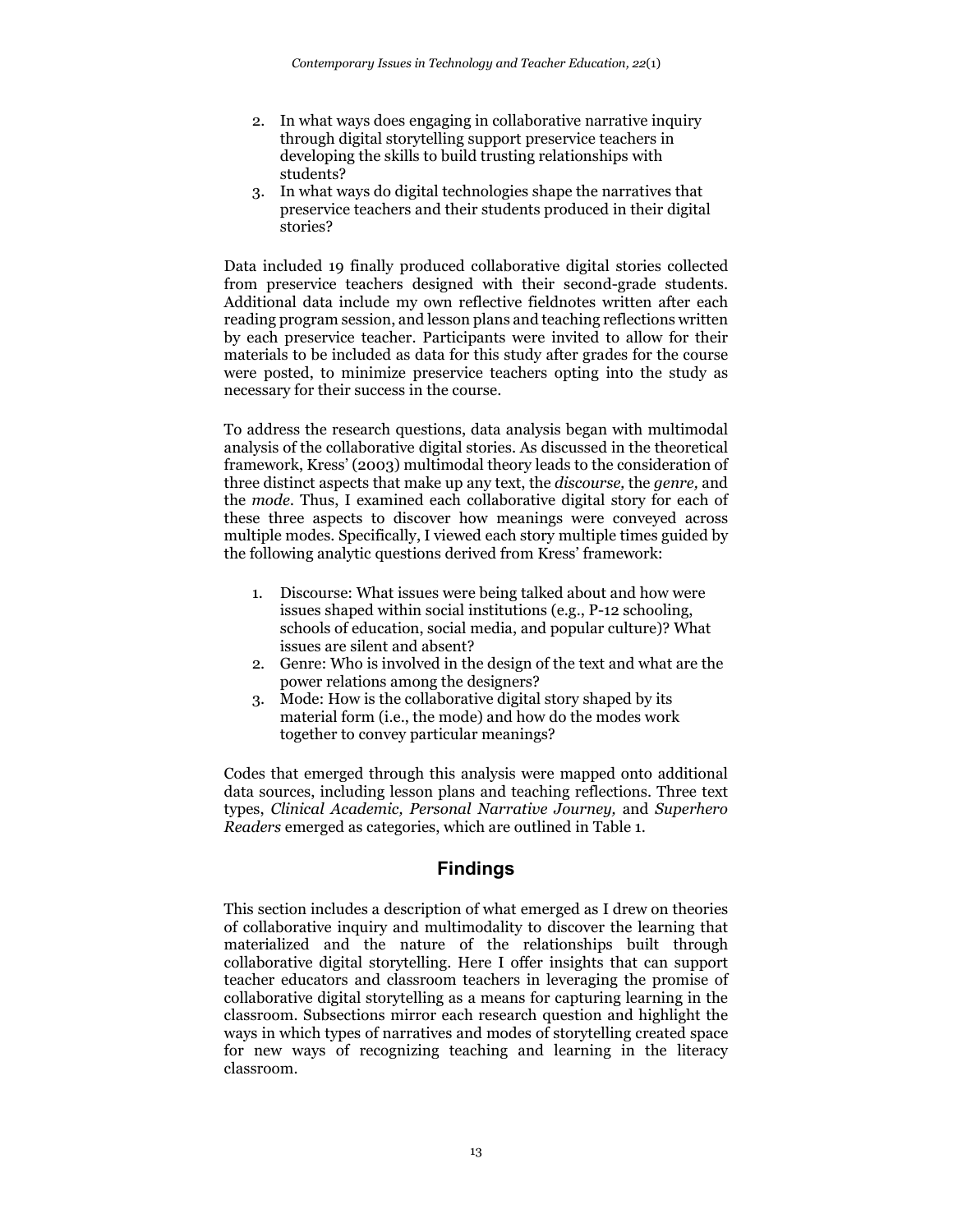#### **Table 1** *Summary of Data Analysis*

|                                                                                                                                                                                                                                                                                   | <b>Clinical Academic</b>                                                                             | <b>Personal Narrative Journey</b>                                                                                                  | <b>Superhero Reader</b>                                                             |
|-----------------------------------------------------------------------------------------------------------------------------------------------------------------------------------------------------------------------------------------------------------------------------------|------------------------------------------------------------------------------------------------------|------------------------------------------------------------------------------------------------------------------------------------|-------------------------------------------------------------------------------------|
| <b>Analytic Question 1</b><br><b>Discourses</b><br>What issues are being talked<br>about and how are issues<br>shaped within social<br>institutions (e.g., $P-12$<br>schooling, schools of<br>education, social media,<br>popular culture)? What<br>issues are silent and absent? | • Reading levels<br>• Grade level/Standards<br>$\bullet$ Improvement<br>• Writing<br>$\bullet$ Texts | Feelings<br>٠<br>Relationships<br>Vulnerability<br>Fear<br>Surprise<br><b>Success</b><br>Preservice Teacher and<br>Student Culture | Pop culture<br>٠<br>Texts<br><b>Student Culture</b><br>Goal Setting<br>Helping<br>٠ |
| <b>Analytic Question 2</b><br><b>Genres</b><br>Who is involved in the<br>design of the text and what<br>are the power relations<br>among the designers?                                                                                                                           | · Preservice as main designer<br>• Preservice narrating<br>• Preservice scripting/student<br>reading | • Collaborative storyboarding<br>• Preservice narrating<br>• Preservice Teacher and<br>Student-led Interviews                      | Student as main designer<br>٠<br>Student narrating                                  |
| <b>Analytic Question 3</b><br><b>Modes</b><br>How is the collaborative<br>digital story shaped by its<br>material form (i.e., the<br>mode) and how do the<br>modes work together to<br>convey particular<br>meanings?                                                             | • Slides with paragraphs of<br>written texts<br>• Images of student work<br>• Student narration      | • Live action video<br>• Preservice narration<br>• Time lapse video                                                                | • Images of student work<br>• Student narration<br>• Images drawn by students       |

## **Constructing Narratives: Telling the Story or Letting the Story Be Told**

As I observed each preservice teacher and student team working on their digital stories today, I noticed that this semester preservice teachers are engaging the students more in their design choices. Three students are holding their preservice teachers' cell phones and recording. Another preservice teacher is guiding her student as he fills in a blank story map. I'm excited that she has given him so much control, and then during our post reflection she tells me that he actually felt put on the spot and that she needed to adjust her approach to maintain his engagement and involvement. At the end of the session a student comes to me and tells me that he thinks "this is weird." Thinking he is talking about a book that he was reading with his preservice teacher I ask him what in the story was weird. He goes on to say, "This is weird. They are teaching us, and you are teaching them. That's weird." (Reflective fieldnotes, Session 9).

As this excerpt from my reflective fieldnotes illustrates, my attempts at creating a space for preservice teachers and their students to design new ways of recognizing and documenting their learning were at times inconsistent with their school experiences, making one student feel put on the spot and another confused enough to come up and tell me that my class was weird. This result resonated with what Galleta and Jones (2010) discovered in their research collaboration between preservice teachers and secondary students, in which one of the secondary student participants asked, "Why are we doing this?"

As I sought to discover the different types of narratives that emerged in the collaborative digital storytelling process, I was not surprised to find that the discourse of school (both what instruction looks like in elementary schools and what academic learning looks like in college) was a backdrop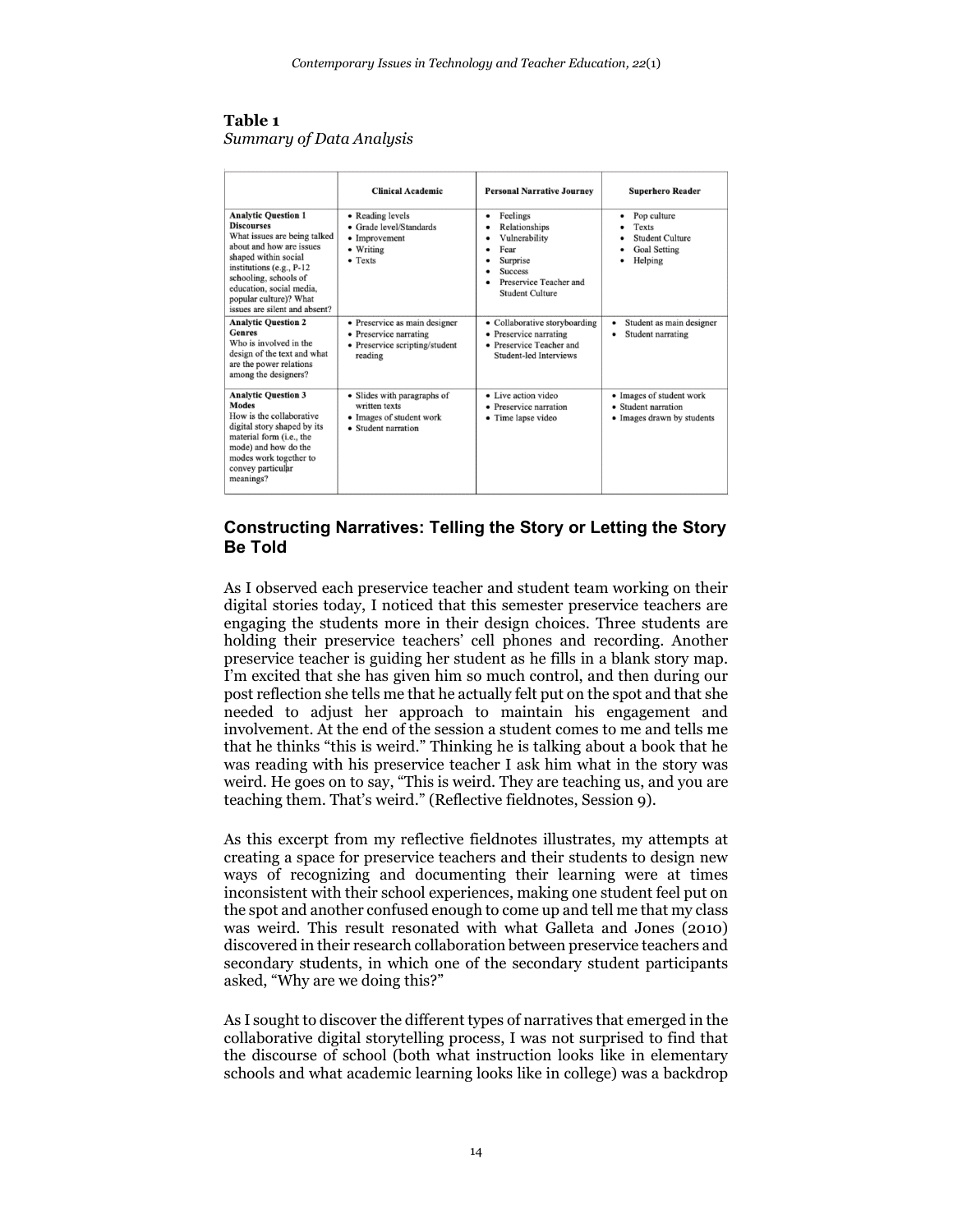by which preservice teachers and their students attempted to make meaning of the space of the digital storytelling collaboration. I was pleased that within this backdrop discourses that are commonly prohibited in school, such as pop culture and social networking, were able to exist within the digital stories.

This new space, which I attempted to open up in an academic setting, was taken up in different ways. Specifically, data analysis revealed three types of narratives that emerged in the digital stories, which I categorized as clinical academic, personal narrative journey, and superhero reader.

Of the 19 digital stories analyzed in this research, eight had a narrative that I recognized as predominantly clinical academic. One defining characteristic of these stories was the linear, summative narrative that was produced. Similar to the formal lesson plans that preservice teachers wrote in the class in preparation for the state certification exam, these stories were framed by descriptions of the diagnostic assessments that informed each lesson that they planned and taught, followed by images of student work that demonstrated that their student had met the learning objectives.

Digital stories with a clinical academic narrative further illustrated what the preservice teacher had learned in the course about balanced literacy, including conducting running records, planning and implementing guided reading lessons, and conferring with students. The clinical academic narrative digital stories highlighted the teaching knowledge that preservice teachers had learned throughout the course and demonstrated their ability to use research-based pedagogical strategies when designing instruction for their students. It further showcased academic learning on the part of the student, such as the ability to use a new reading strategy for comprehension or moving up a reading level.

The digital story created by Ms. Alice and her student Jared, as shown in Figure 1, is an example of a clinical academic narrative. Ms. Alice, who identified herself in the self-study as Italian American, designed a digital story in a slideshow format, where each slide summarized a lesson with accompanying images of student work. In one slide she wrote, "Jared struggled with letter sound relationships. I was able to create a vowel activity for him that helped him identify the sounds in words with -ain."

#### **Figure 1**

*Excerpt From Digital Story Created by Ms. Alice and Jared*

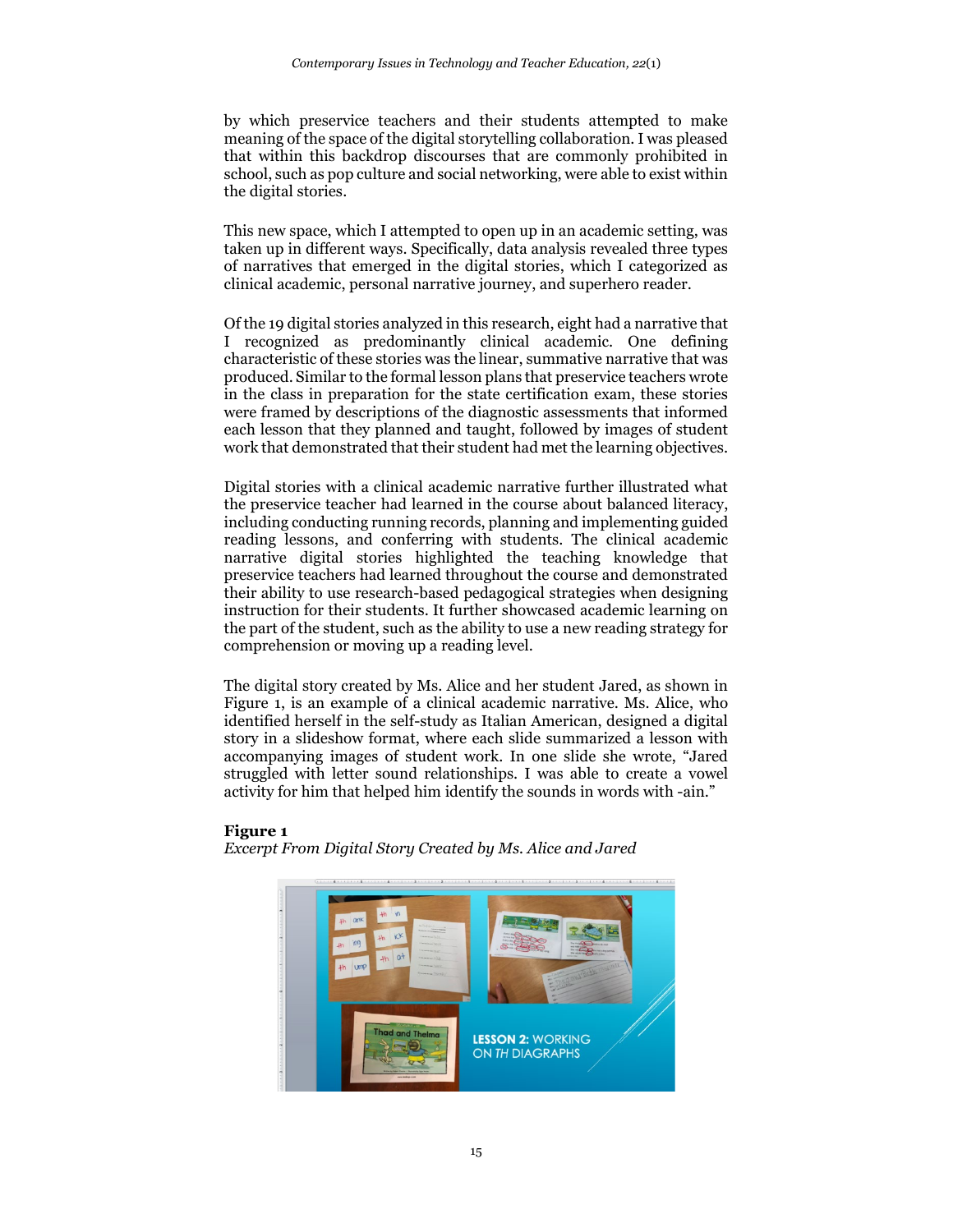Here, Ms. Alice began with an assessment – "Jared struggled with letter sound $(s)$ " – followed by a description of the instruction she planned to address what she identified as his need. Their digital story also included audio of Jared reflecting on his own learning, "I had a few struggles. I couldn't read *Thad and Thelma*. I learned to sound out the words." Jared added his own slide at the end, which included a selfie photo on the left and a stick figure with a smile face on the right with the words, "I love you," written to his preservice teacher. The inclusion of the last slide showed how, even within digital stories that followed a clinical academic narrative, the affordance of the multimodal format allowed for the embodied relationship between Ms. Alice and Jared to be captured, which was a goal of using collaborative digital storytelling in the fieldwork setting.

I recognized six of the collaborative digital stories as personal narrative journeys. These texts often began with the preservice teacher describing thoughts on the 1st day of fieldwork, which for many included feelings of doubt and insecurity, as for most of them this assignment was their first experience teaching a student in a school setting (see Figure 2). These digital stories included descriptions of efforts by preservice teachers at connecting and building relationships with their student and showed vulnerability on the part of the preservice teacher that was absent in the clinical academic narratives.

#### **Figure 2**

*Excerpt From Digital Story Created by Ms. Delilah and Liam*



An example of a personal narrative journey is the digital story designed by Ms. Delilah, who identified her culture in the identity self-study as Muslim. Ms. Delilah and her student Liam, who she described in her formal lesson plans as living in a large Mexican family, designed a digital story using iMovie that included humor as they each reflected on their experience working together. Liam and Ms. Delilah's digital story includes video footage of them engaging in their lessons, followed by them speaking directly into the camera as they reflected on their learning. In one frame Liam proclaimed, "I did it," as he placed index cards in a word sort activity.

As the description of Ms. Delilah and Liam's story illustrates, personal narrative journeys described learning both for the preservice teacher and student that went beyond the specific reading skills that were the focus of the preservice teacher's planned lessons. They also highlighted ways in which the pairs learned patience and perseverance. Further, in these stories, preservice teachers discussed how they learned the importance of listening to students to adapt and modify planned lessons to make them engaging and meaningful.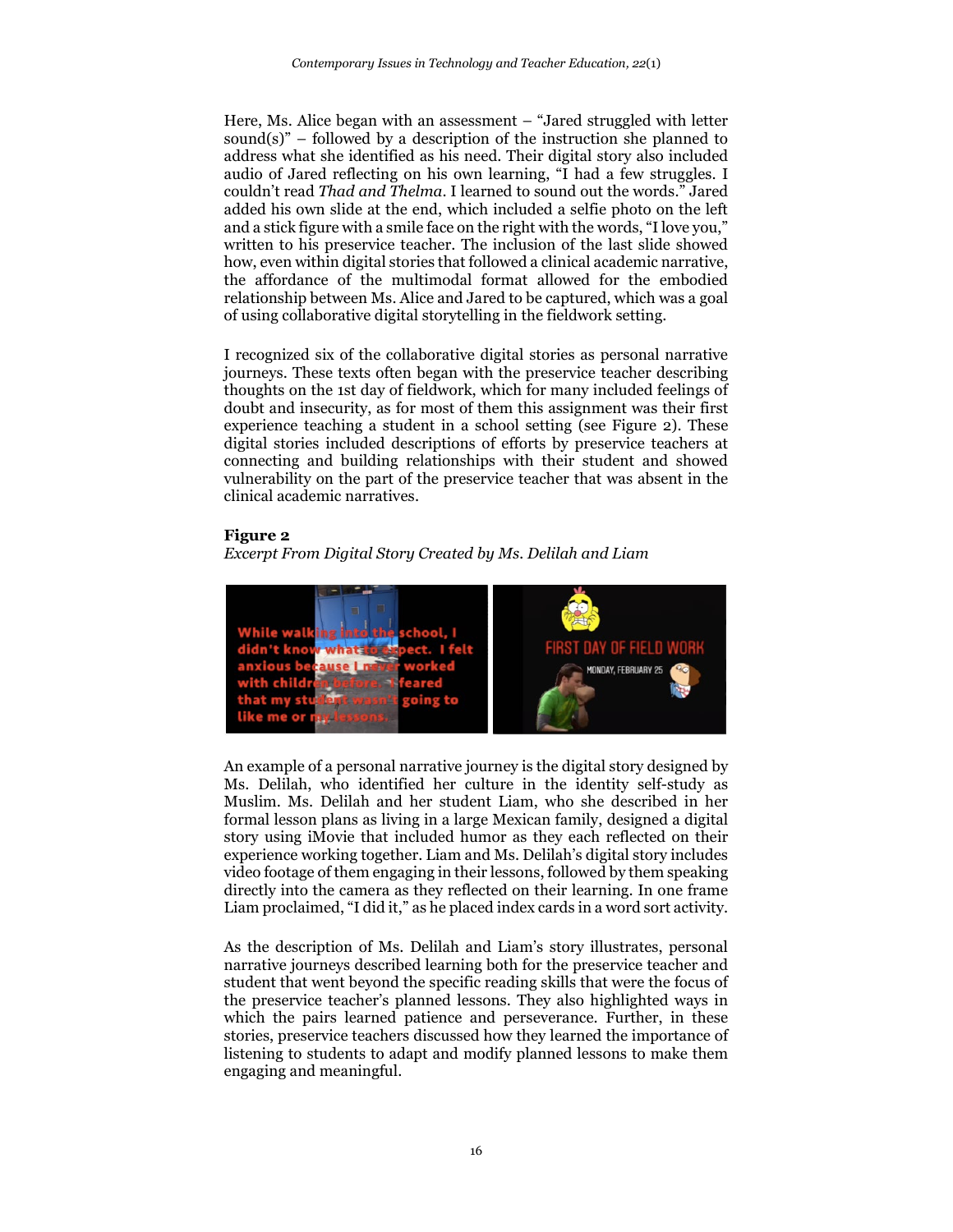I categorized one of the digital stories as a mixed narrative, as the first 3 minutes were aligned with a clinical academic narrative then shifted to what I recognized as a personal narrative journey, when the preservice teacher and student each held toy microphones and discussed their learning with each other. In the following scene they shared,

> Ms. Diana (looking at student): I feel like**,** I really was nervous about working with a student, and I feel like you taught me to have more confidence and not be so nervous. And I think that**,**I feel like I taught you some stuff.

> Maria: Yeah, this was my first time [referring to this being the first time that she was in the reading program]. I haven't done things like this.

Ms. Diana: It was your first time too? Would you do it again?

#### Maria: Yes. [Ms. Diana's Digital Story]

This exchange is illustrative of how the personal journey narratives allowed for new identities for preservice teachers and their students in the literacy classroom, shifting from preservice teachers portraying the work as what they taught their student to what they learned alongside their student.

The four narratives that I identified as superhero readers similarly described learning as a shared experience; however, in these stories the students were positioned as leading the work with the preservice teacher as facilitator. In the superhero readers narratives, students were portrayed as aspiring super readers and literacy superheroes who were able to reach their goals with the support of their preservice teachers. Figure 3 illustrates an example of a superhero reader narrative digital story designed by Ms. Louisa and her student Eliana, where they shared, "[Eliana] has a dream. She wants to be a super reader." Their story, in the form of a slideshow, told the journey of a fairy who appeared at her school and helped give her the tools to become a superhero super reader.

Preservice teachers in these narratives took on facilitator roles such as fairy godmother or sidekick.The four superhero reader narratives each described learning as ongoing, with a focus on both the student and the preservice teacher setting goals and reaching them. These digital stories also centered discourses of pop culture that students shared with their preservice teachers as important in their lives (e.g., Spiderman, NBA, and YouTube).

The language used to describe students differed between the clinical academic narratives and the personal narrative journey and superhero readers narratives. The findings here support the assertion by Boldt et al. (2015) that linear forms of lesson planning, designed to control time rationally, lead to the disappearance of actual children.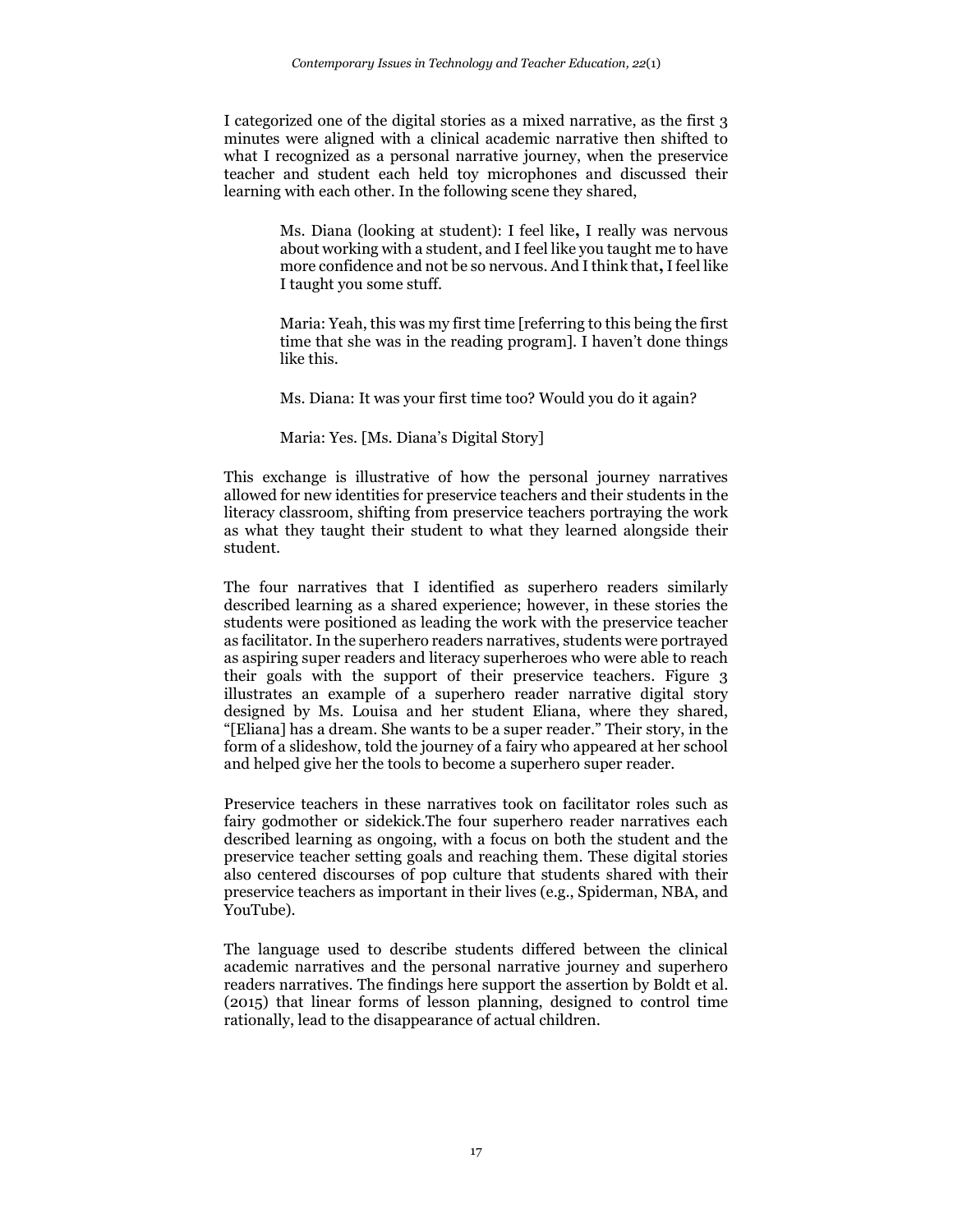#### **Figure 3**

*Excerpt From Digital Story Created by Ms. Louisa and Eliana*



When preservice teachers used academic language describing lesson plans and showed images of student work to demonstrate their learning for each individual lesson, such as those in the clinical academic narratives, the teaching and learning could be read as disembodied (Johnson & Kontovourki, 2016). In contrast, those who designed personal narrative journeys positioned learning as shared and ongoing. Further, those who designed superhero readers narratives centered students as powerful learners who had obtained new skills through dedication and hard work, with preservice teachers playing the role of facilitator. The next section is a description of the relationships that preservice teachers and students fostered through the process of designing their collaborative digital stories.

## **Honoring Relationships: Moving From Learning About to Learning With**

The collaborative digital storytelling project emerged from my efforts as a teacher educator to help the preservice teachers I work with to learn about students' lives within and beyond the classroom and use this knowledge to plan meaningful literacy instruction. Specifically, I aimed to provide space for the preservice teachers to learn about and leverage the unique skills and knowledge that students brought with them into the classroom through the collaborative digital storytelling project. All preservice teachers engaged in activities prior to the beginning of fieldwork to support their efforts to learn about their student's cultural background and everyday experiences at home. Two of the digital stories specifically referenced the student's cultural background. One of these digital stories showed the preservice teacher in the form of an avatar created with the iPhone Animoji feature as she narrated: "When I met [my student] she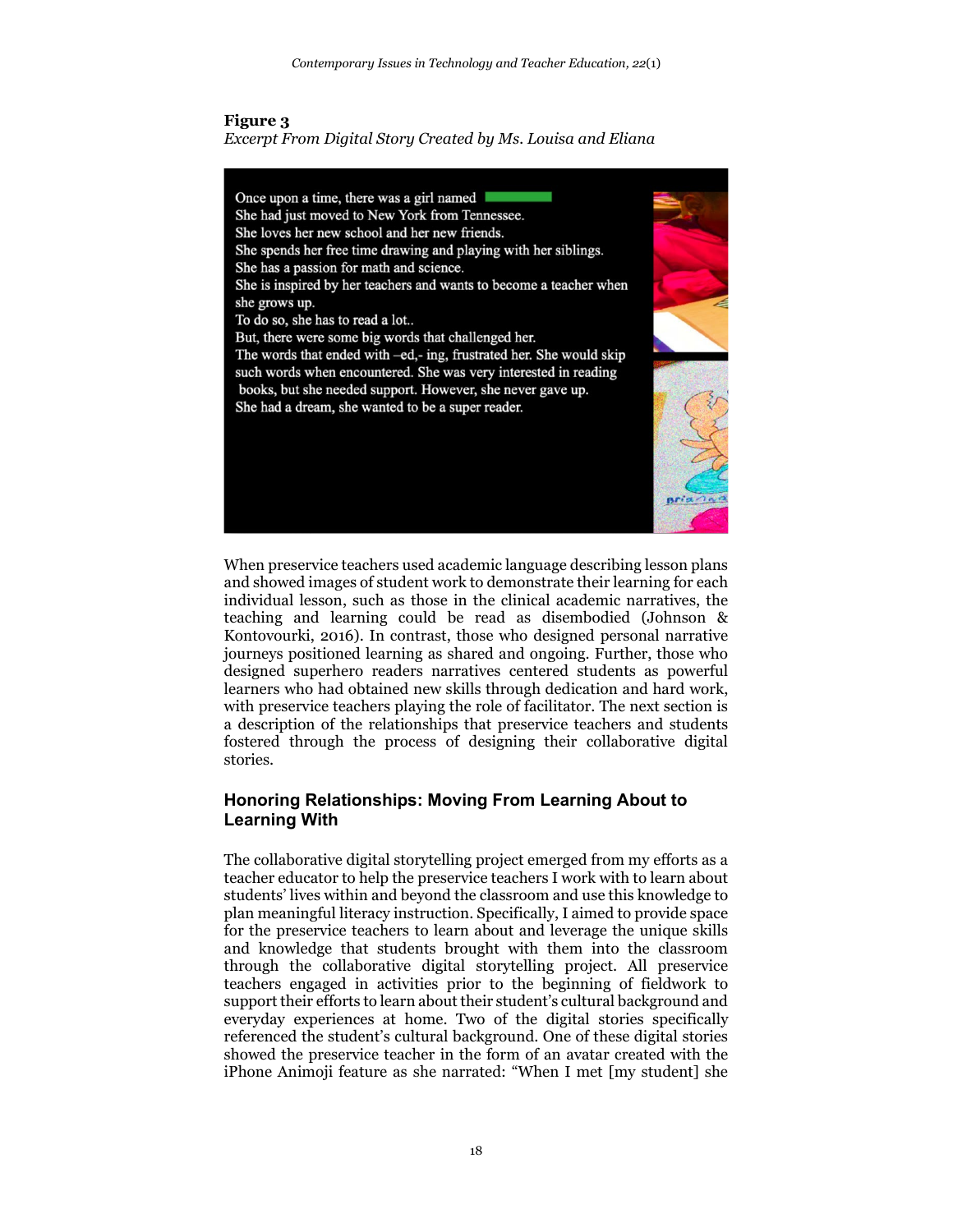asked if I was Mexican and told me she was too. We spoke in Spanish and realized we had a lot in common" (Ms. Liana's Digital Story).

The second digital story that specifically mentioned the student's cultural background began with a selfie of the preservice teacher and student, followed by a montage of images of the student's writing, during which the student narrated in an animated voice, "My favorite color is red. My, I like chocolate, I love chocolate. I have five brothers and sisters. I like reading. I, my family is from Jamaica. The end" (Ms. Susie's Digital Story). Both preservice teachers in these examples chose reading material for their planned lessons that incorporated each student's cultural background.

Although the remaining 17 collaborative digital stories did not explicitly mention the student's cultural background, many of the stories portrayed students as having valuable knowledge and experiences to contribute to the learning environment, both from in and outside of school. For example, Ms. Samantha's student wrote a poem that drove the narrative of their collaborative digital story. In fact, when she presented her story on the last day of class, she prefaced her presentation with, "I have to thank [my student] for the idea for this story. The poem and everything was all her." Ms. Samantha's student was also active on YouTube and was able to use this knowledge to support her teacher, who was not comfortable with digital technology, in filming and editing their story. In another example Ms. Gloria's digital story showed scenes of her student teaching her vocabulary in Spanish, including an audio clip of her student coaching her pronunciation (see Figure 4).

## **Figure 4**

*Excerpt from Digital Story Created by Ms. Gloria and her Student*



Fine (1994) wrote, "When we opt, as has been the tradition, to write *about*  those who have been othered we deny the hyphen" (p. 72). An example of denying the hyphen in teacher education is the way we have traditionally required educators to write about their students' linguistic and cultural backgrounds in formal lesson plans and other documents (e.g., individual education plans), without addressing their own and the relationship between, which can work to further marginalize students. In contrast, the collaborative digital stories positioned students as having valuable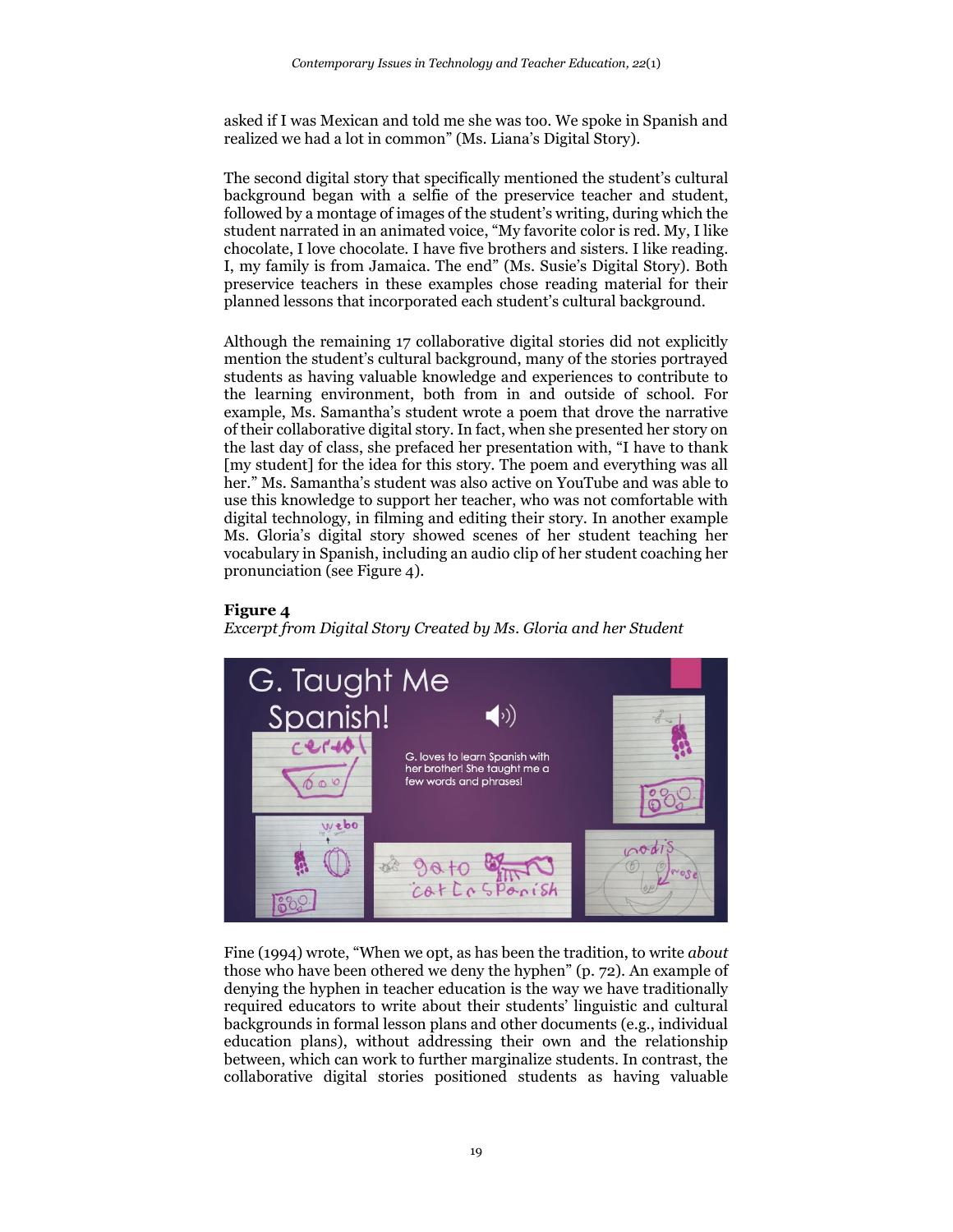knowledge (e.g., multiple languages, digital technologies, and poetry) to bring to the learning environment, as the preservice teachers did with their newly acquired knowledge of teaching balanced literacy.

# **Crafting Digital Stories in Multiple Modes: Moving From Writing to Designing**

Drawing on the work of Vasudevan (2006) and Hull and Katz (2006) described above, this research was designed to investigate the possibilities of using digital media in an effort to create space for new stories about both the learning and relationships between preservice literacy teachers and elementary students. Thus, in this final section I discuss how the collaborative digital stories were shaped by the technologies and modes that made up each text.

Preservice teachers and their students were free to choose which digital tools to use in the creation of their collaborative digital stories grounded within the literature (Lambert, 2010) that we studied in the course. Twelve of the 19 digital stories analyzed were created with slide presentation software (PowerPoint, Keynote, Google Slides), with these technologies used in a variety of ways. The digital stories created with slideshow software ranged from using images and written words as the two main modes to those that included embedded audio and video clips, background music, and avatars created with the iPhone Animoji feature as described above. Two of the digital stories created with presentation software had recorded narration and were set to run automatically, which when presented more closely mirrored the six that were created with video editing software (iMovie, Powtoon).

The use of written and spoken language varied throughout each story. While each story had some writing, the nature of the writing ranged from titles and phrases to paragraphs describing the work and the learning. The frames that were text heavy often closely mirrored the type of academic language that preservice teachers were required to use in the formal written lesson plans that they submit both for the course described in this inquiry and throughout the program in preparation for the standardized state performance assessment that they all must pass to obtain certification. Here the analysis showed that allowing preservice teachers to draw on the affordances of digital technology for storytelling in this teacher education course was not sufficient to shift the prevalent discourse of academic language for some in this project. In other words, providing preservice teachers with the opportunity to document learning through digital media collaboratively with their elementary students was not always sufficient for new identities and stories to materialize.

Analyzing the digital stories alongside preservice teachers' reflections revealed how their comfort level and the comfort level of their student to be audio or video recorded impacted the choice of modes in the creation of the story. For example, one preservice teacher wrote in her reflection, "I did ask my student if she would help me complete the digital story, but she told me that she's shy. As of now, I only have some writing that she has done in our lessons" (Ms. Karen teaching reflection). Ms. Karen and her student's digital story did not include any audio or video and had just one selfie of the two of them (which Ms. Karen explained she was very excited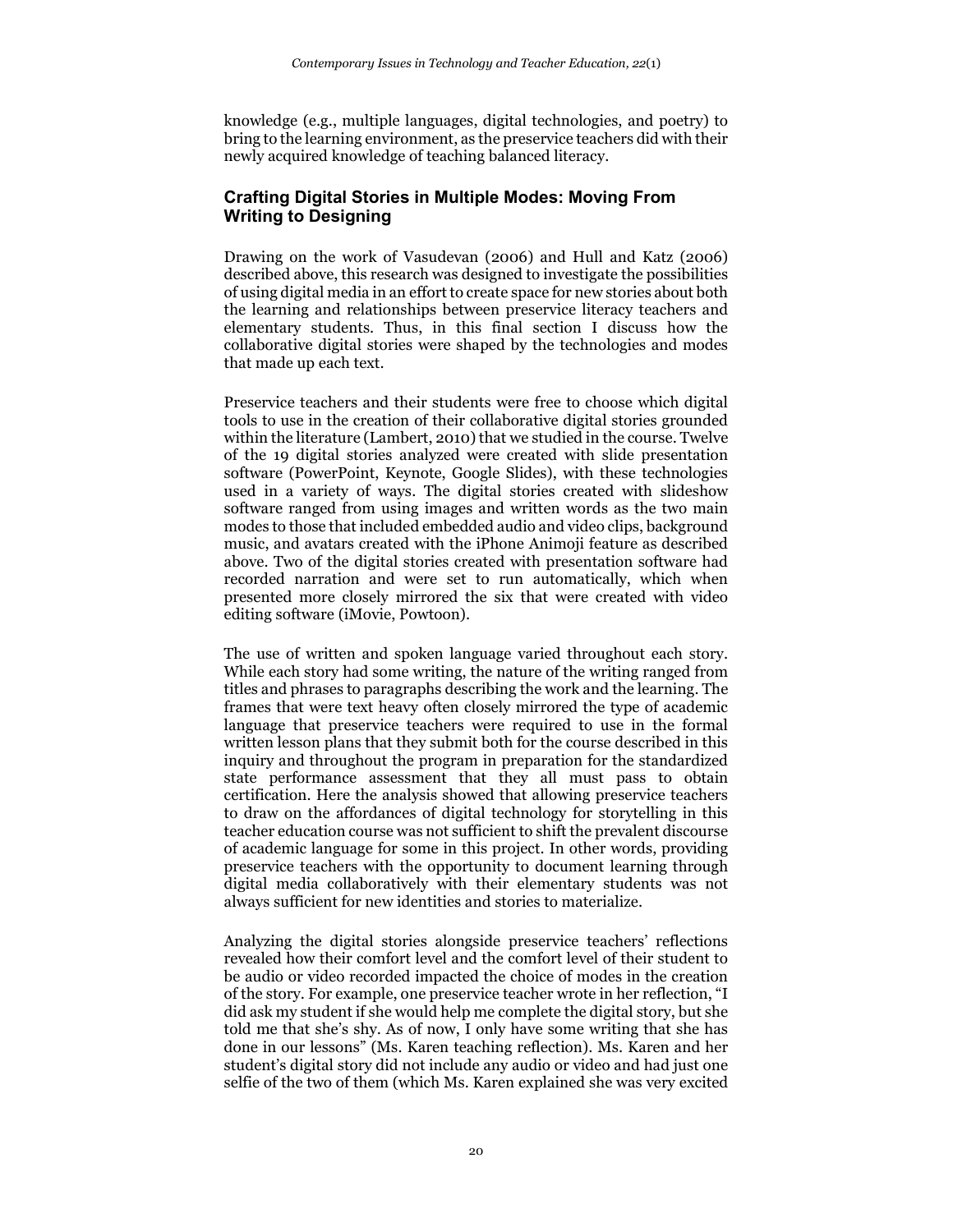that her student decided to include). The pair, instead, included images drawn and written on colored construction paper showing their shared learning. One image was a chart created by the student with illustrations of objects reflecting all of the letter sounds she had learned.

Another preservice teacher whose student did not want to be audio or video recorded had a montage of pictures of the student working on different projects, with a music soundtrack playing in the background throughout the story. These two examples show how the ability to choose different modes to present learning allowed for students who were not comfortable sharing verbally to portray their own learning in meaningful ways.

Further, preservice teachers described how their own history with digital technologies shaped the digital stories they produced. For some, the challenges of digital media significantly impacted their final product. One preservice teacher reflected,

> I have spent ALL NIGHT trying to import various videos and voice recordings of my student that would have significantly benefited this digital story. I have so much valuable digital material that has been rendered useless due to the evils of technological incompatibility. Unfortunately, every desperate attempt had failed. (Ms. Alesha's teaching reflection)

It is important to note here that although the videos and voice recordings were not a part of Ms. Alesha's final digital story, these artifacts were created, and the learning that emerged through their creation was clearly reflected upon despite their absence from the final product presented.

## **Discussion**

This discussion of the research findings begins with an acknowledgement that a limitation of this work was that preservice teachers were composing their digital stories for a required course in which they received a grade. With that being said, preservice teachers described the ability to use digital technologies, including images, music, and video, as helping them to gain a greater understanding of their students' cultural and linguistic assets that were useful in designing instructional experiences. I emphasize that I am not advocating that formal lesson planning and teaching reflections using academic writing be replaced by digital storytelling projects such as those described in this article. Instead, I offer that providing preservice teachers with a wide range of opportunities to design texts that showcase their learning can support preservice teachers' practice.

In fact, what became clear throughout this research was that providing opportunities for preservice teachers to use multiple modes in describing their learning and the learning of their student strengthened their ability to do so in academic writing. This aspect was particularly meaningful for one preservice teacher in the course for whom English was not a first language, which she shared in her teaching reflection. In this way, incorporating digital storytelling projects could help to diversify the teaching workforce by honoring different ways of representation beyond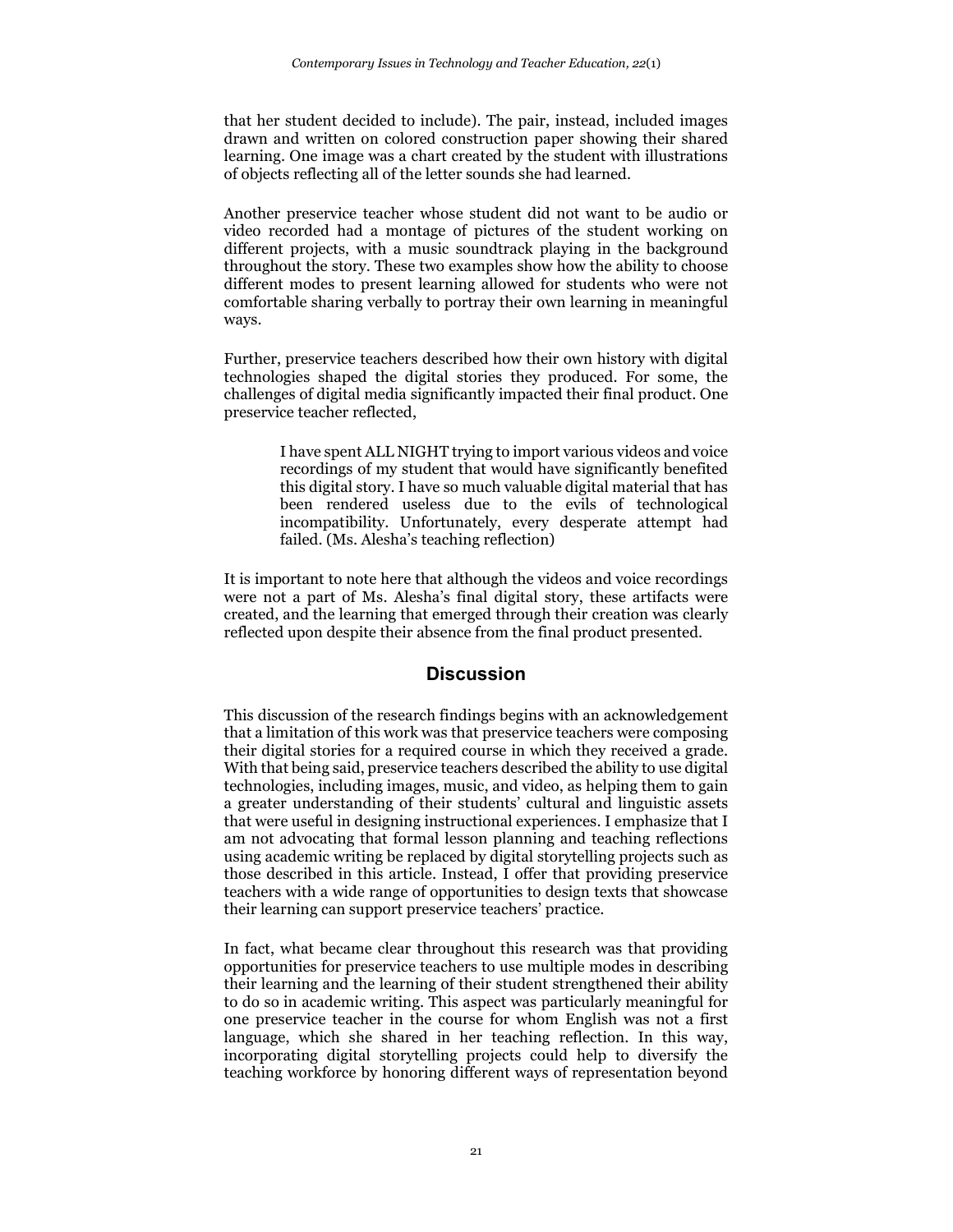traditional academic writing that privileges White middle class ways of knowing (Heath, 1983; Lareau, 2003).

However, as discussed in the findings, providing opportunities for preservice teachers to collaborate with students to create digital stories was not always sufficient for new ways of thinking about teaching and learning in the literacy classroom that honored students' cultural backgrounds and experiences to materialize. Instead, some of the digital stories in this research closely mirrored the academic discourse of learning in teacher education. Given the concern that a student raised about the class being weird, it is not surprising that preservice teachers felt most comfortable designing within the familiar discourse of the academy.

One way to address this discomfort might be for teacher educators to focus more on the process of creating the digital stories, as opposed to looking only at the final product, as was the case in this research. While I intentionally chose not to create a rubric and assign a grade or score to the finally presented digital stories in hopes that it would free students from feeling as if they had to work within an academic discourse, the finding that many students worked within this traditional academic discourse could have been due to the fact that students were required to share their finally produced story on the last day of class. A broader conversation within schools of education about how to incorporate opportunities for preservice teachers to represent their own and their students' learning in different ways could increase preservice teachers' comfort level with designing different types of texts in their teacher education classrooms.

Another important implication of this research is recognizing that the affordances of digital media were at times unavailable for preservice teachers who experienced difficulty with using the technology. In this research, preservice teachers used their own devices but also had access to a school computer lab and computer technician. Despite these resources, preservice teachers still experienced challenges in embedding media and rendering video. Thus, it is important to recognize and respond to the need for access to tools such as reliable high-speed Internet connections, computer devices with adequate processor speed and storage space, and technology support for students to ensure that they are successful in designing collaborative stories through digital media. It also highlights the need to think beyond final products to a view that honors and documents the learning that takes place through the creation of the digital stories.

Finally, some questions for future research to support the incorporation of digital storytelling into preservice teacher education should include the following: How do teacher educators assess learning in a digital story when the predominance of our assessment tools are print based? Further, how might collaborative digital storytelling be integrated into lesson planning, as opposed to it being a separate project, as was the case in this research? Engaging in research around these topics can help further discover the possibilities of incorporating collaborative digital storytelling into literacy classrooms.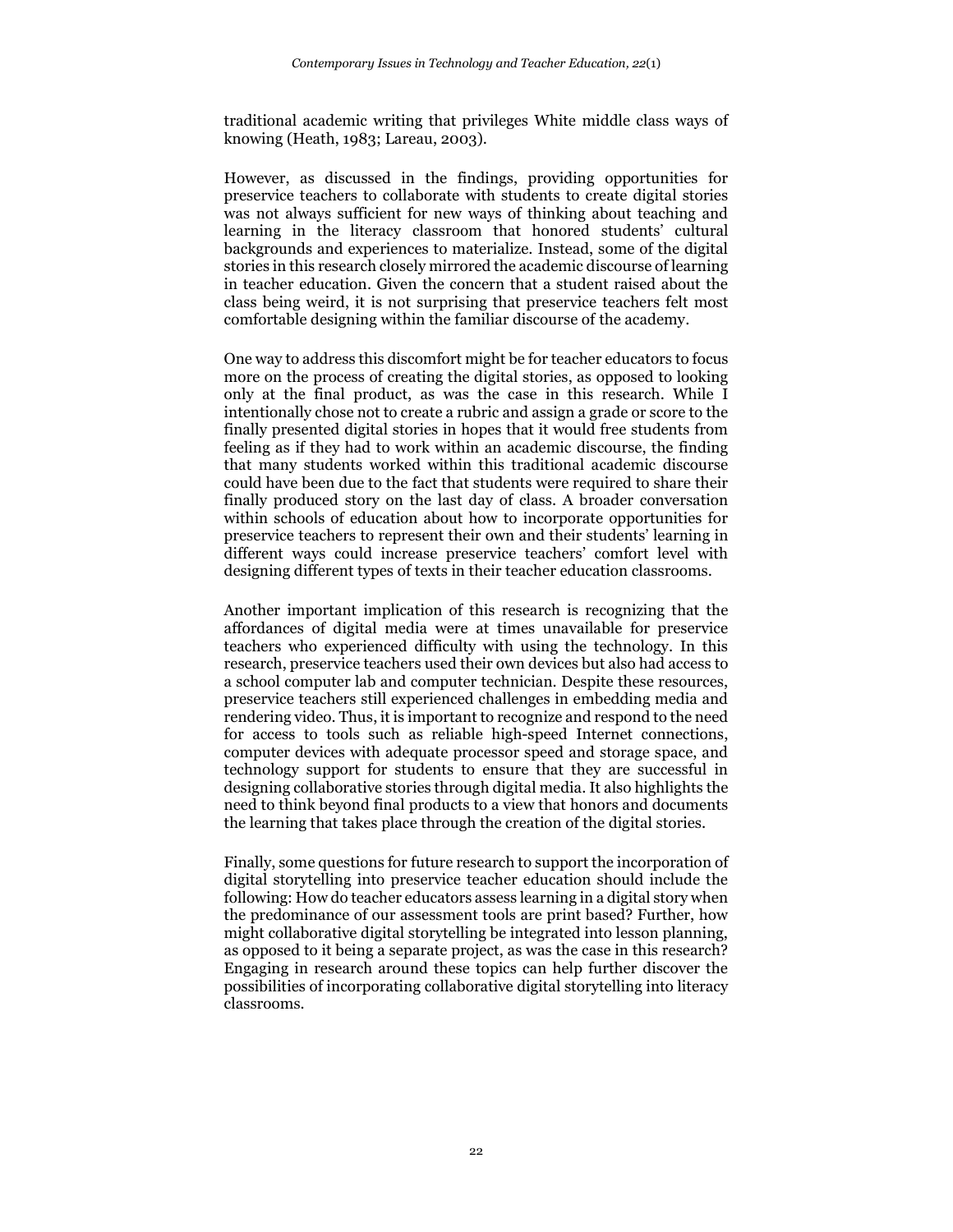#### **References**

Boldt, G., Lewis, C., & Leander, K. (2015). Moving, feeling, desiring, teaching. *Research in the Teaching of English, 49*(4), 430-441.

Cochran-Smith, M., & Lytle, S. L. (1999). The teacher research movement: A decade later. *Educational Researcher, 28*(7), 15-25.

Cochran-Smith, M., & Lytle, S. L. (2009). *Inquiry as stance: Practitioner research for the next generation*. Teachers College Press.

Darling-Hammond, L., & Hammerness, K. (2002). Toward a pedagogy of cases in teacher education. *Teacher Education, 13*(2), 125-135.

Delgado, R. (1995). *Critical Race Theory: The cutting edge*. Temple University Press.

Fine, M. (1994). Working the hyphens: Reinventing self and other in qualitative research. In N. K. Denzin & Y. S. Lincoln (Eds.), *Handbook of qualitative research* (pp. 70-82). Sage.

Fountas, I. C., & Pinnell, G. S. (2001). *Guiding readers and writers (grades 3-6).* Heinemann.

Galletta, A., & Jones, V. (2010). "Why are you doing this?" Questions on purpose, structure, and outcomes in participatory action research engaging youth and teacher candidates. *Educational Studies, 48*(3), 337- 357.

Harlow, A. (2014). Planting the seed of teacher identity: Nurturing early growth through a collaborative learning community. *Australian Journal of Teacher Education, 39*(7), 70-88.

Heath, S. B. (1983). *Ways with words: Language, life, and work in communities and classrooms*. Cambridge University Press.

Hull, G., & Katz, M. L. (2006). Crafting an agentive self: Case studies on digital storytelling *Research in the Teaching of English, 41*(1), 43-81.

Hull, G., & Nelson, M. E. (2005). Locating the semiotic power of multimodality. *Written Communication, 22*(2), 224-261.

Johnson, E., & Kontovourki, S. (2016). Assembling research on literacies and the body. In G. Enriquez, E. Johnson, S. Kontovourki, & C. A. Mallozzi (Eds.), *Literacies, learning, and the body* (pp. 3-19). Taylor and Francis.

Johnson Lachuk, A., GÌsladÛttir, K. R., & DeGraff, T. L. (2019). Using collaborative inquiry to prepare preservice teacher candidates who have *integrity* and *trustworthiness*. *Teaching and Teacher Education*. <https://doi.org/10.1016/j.tate.2018.11.003>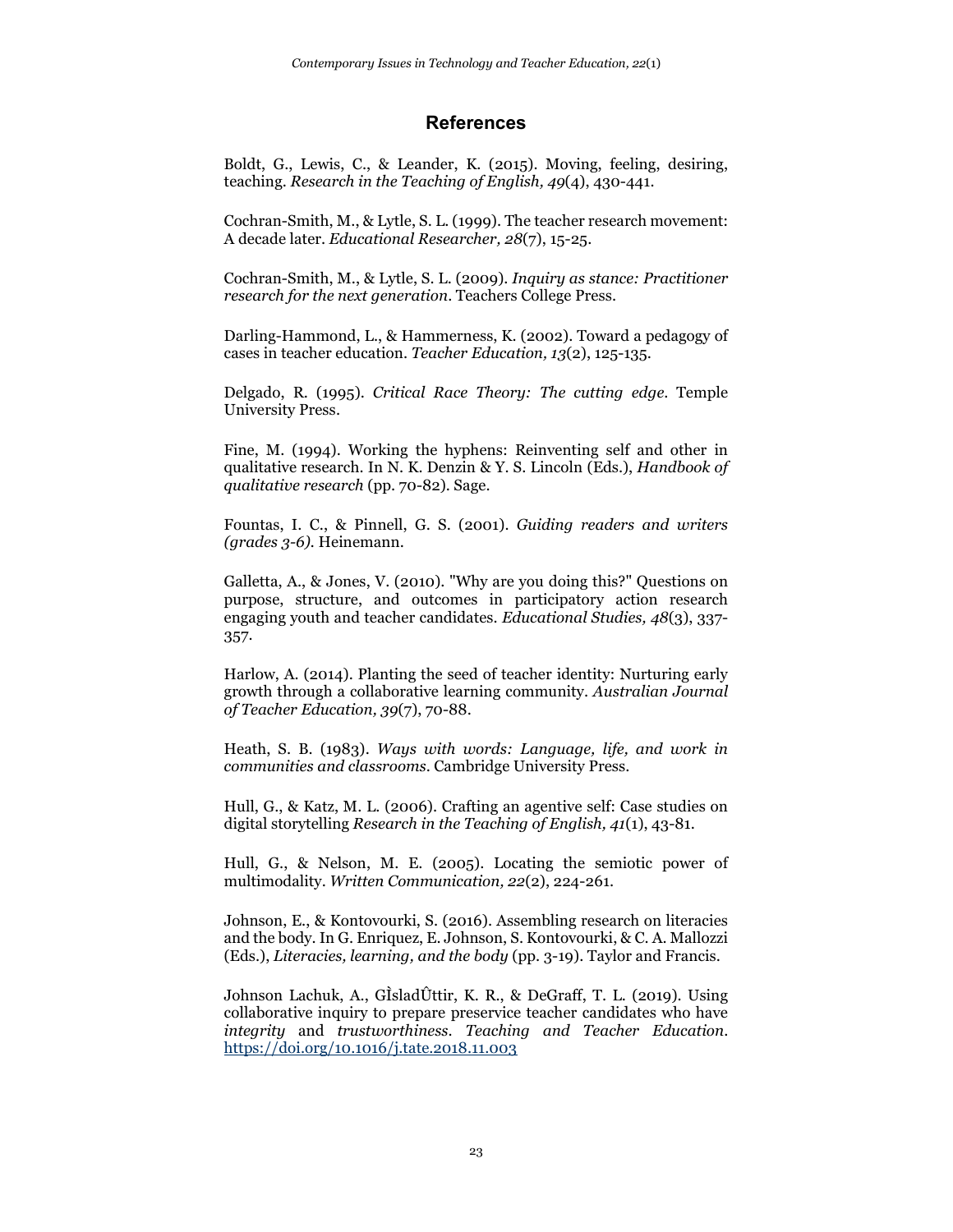Jones, S. (2006). *Girls, social class, and literacy*. Heinemann.

Kress, G. (2003). *Literacy in the new media age*. Routledge.

Kress, G., & van Leeuwen, T. (2006). *Reading images: The grammar of visual design* (2nd ed.). Routledge.

Ladson-Billings, G. (1995). Toward a theory of culturally relevant pedagogy. *American Educational Research Journal, 32*(2), 465-491.

Ladson-Billings, G. (2004). Culturally relevant pedagogy 2.0: A.K.A. the remix. *Harvard Educational Review, 84*(1), 74-84.

Lambert, B. (2010). *Digital storytelling cookbook*. Digital Dining Press.

Lareau, A. (2003). *Unequal childhoods: Class, race, and family life*. University of California Press.

Lei, J. (2009). Digital natives as preservice teachers: What technology preparation is needed? *Journal of Computing in Teacher Education, 25*(3), 87-97.

Lewis, C. (2007). New literacies. In C. Lankshear & M. Knobel (Eds.), *A new literacies sampler* (pp. 229-238). Peter Lang.

Lohnes Watulak, S. (2018). Making space for preservice teacher agency through Connected Learning in preservice educational technology courses. *Journal of Digital Learning in Teacher Education, 34*(3), 166- 178.

Moll, L. C., Amanti, C., Neff, D., & Gonzalez, N. (1992). Funds of knowledge for teaching: Using a qualitative approach to connecting homes and classrooms. *Theory into Practice, 31*(2), 132-141.

Pahl, K., & Rowsell, J. (2006). Introduction. In K. Pahl & J. Roswell (Eds.), *Travel notes from the New Literacy Studies: Instances of practice* (pp. 1- 15). Multilingual Matters.

Robin, B. R. (2016). The power of digital storytelling to support teaching and learning. *Digital Education Review, 30*, 17-29.

Rogers, R. (2003). *A critical discourse analysis of family literacy practices: Power in and out of print*. Lawrence Erlbaum Associates.

Schön, D. (1987). *Educating the reflective practitioner: Toward a new design for teaching and learning in the professions.* Jossey-Bass.

Shelton, C. C., Archambault, L. M., & Hale, A. E. (2017). Bringing digital storytelling to the elementary classroom: Video production for preservice teachers. *Journal of Digital Learning in Teacher Education, 33*(2), 58-68.